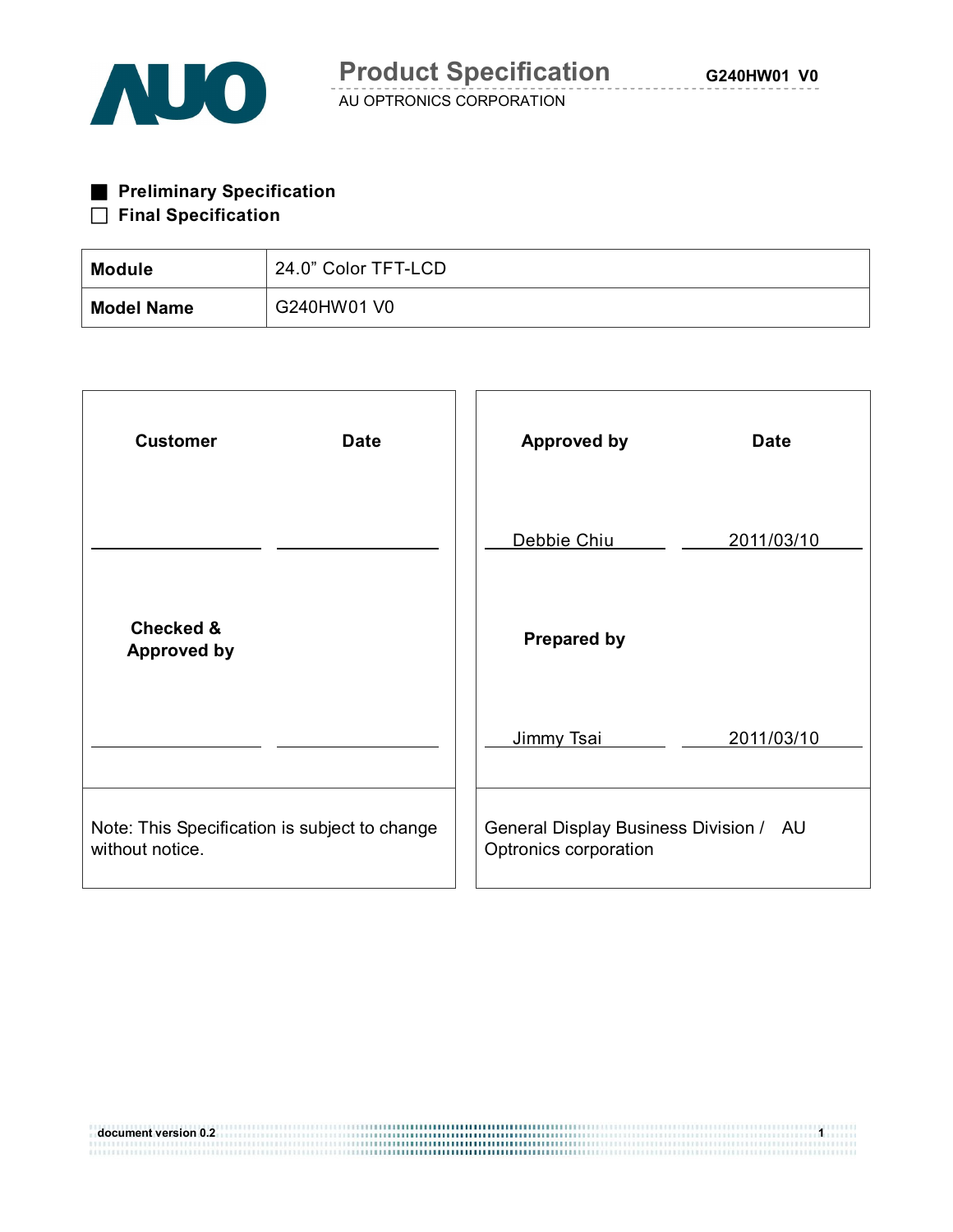

## **Contents**

| .25 |
|-----|
|     |
|     |
|     |

 $\begin{minipage}{0.9\linewidth} \textbf{document version 0.2} \end{minipage}$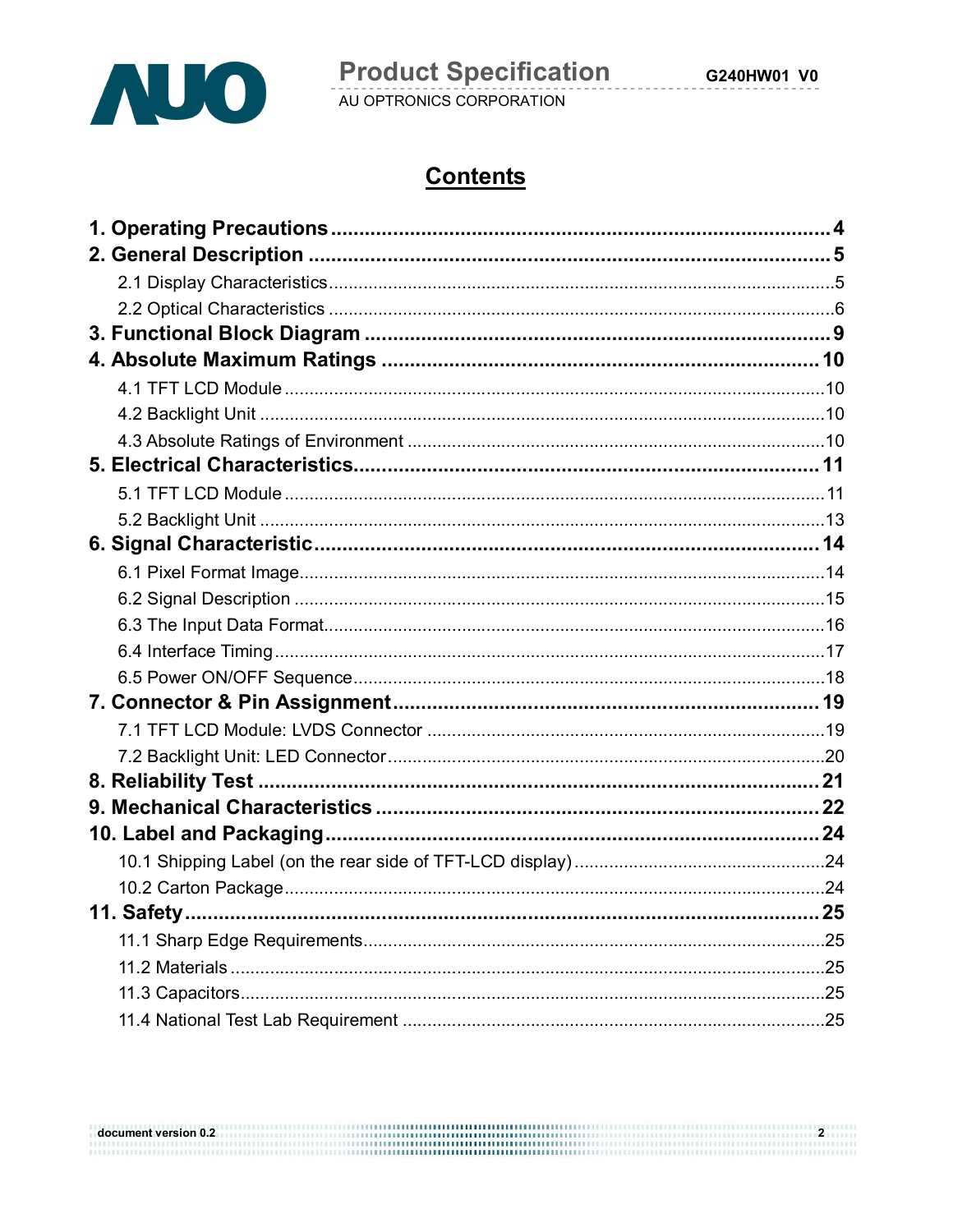

## **Record of Revision**

|     | Version and Date Page |    | Old description                | <b>New Description</b>               |                                                                 |                                 | Remark                     |                                |                          |     |
|-----|-----------------------|----|--------------------------------|--------------------------------------|-----------------------------------------------------------------|---------------------------------|----------------------------|--------------------------------|--------------------------|-----|
| 0.1 | 2011/02/15            |    | All First Edition for Customer | All                                  |                                                                 |                                 |                            |                                |                          |     |
| 0.2 | 2011/03/10            | 13 |                                | FPWMP<br>$\bar{\varphi}$<br>$\sigma$ | PWM Dimming Frequency®<br>Swing Voltage+<br>Dimming Duty Cycle- | $200\sigma$<br>$0\sigma$<br>10e | $\sim 0$<br>3.3e<br>$\sim$ | $20k$ e<br>$3.6\sigma$<br>100e | Hz<br>Volte<br>$\% \phi$ | Add |
|     |                       |    |                                |                                      |                                                                 |                                 |                            |                                |                          |     |
|     |                       |    |                                |                                      |                                                                 |                                 |                            |                                |                          |     |
|     |                       |    |                                |                                      |                                                                 |                                 |                            |                                |                          |     |
|     |                       |    |                                |                                      |                                                                 |                                 |                            |                                |                          |     |
|     |                       |    |                                |                                      |                                                                 |                                 |                            |                                |                          |     |
|     |                       |    |                                |                                      |                                                                 |                                 |                            |                                |                          |     |
|     |                       |    |                                |                                      |                                                                 |                                 |                            |                                |                          |     |
|     |                       |    |                                |                                      |                                                                 |                                 |                            |                                |                          |     |
|     |                       |    |                                |                                      |                                                                 |                                 |                            |                                |                          |     |
|     |                       |    |                                |                                      |                                                                 |                                 |                            |                                |                          |     |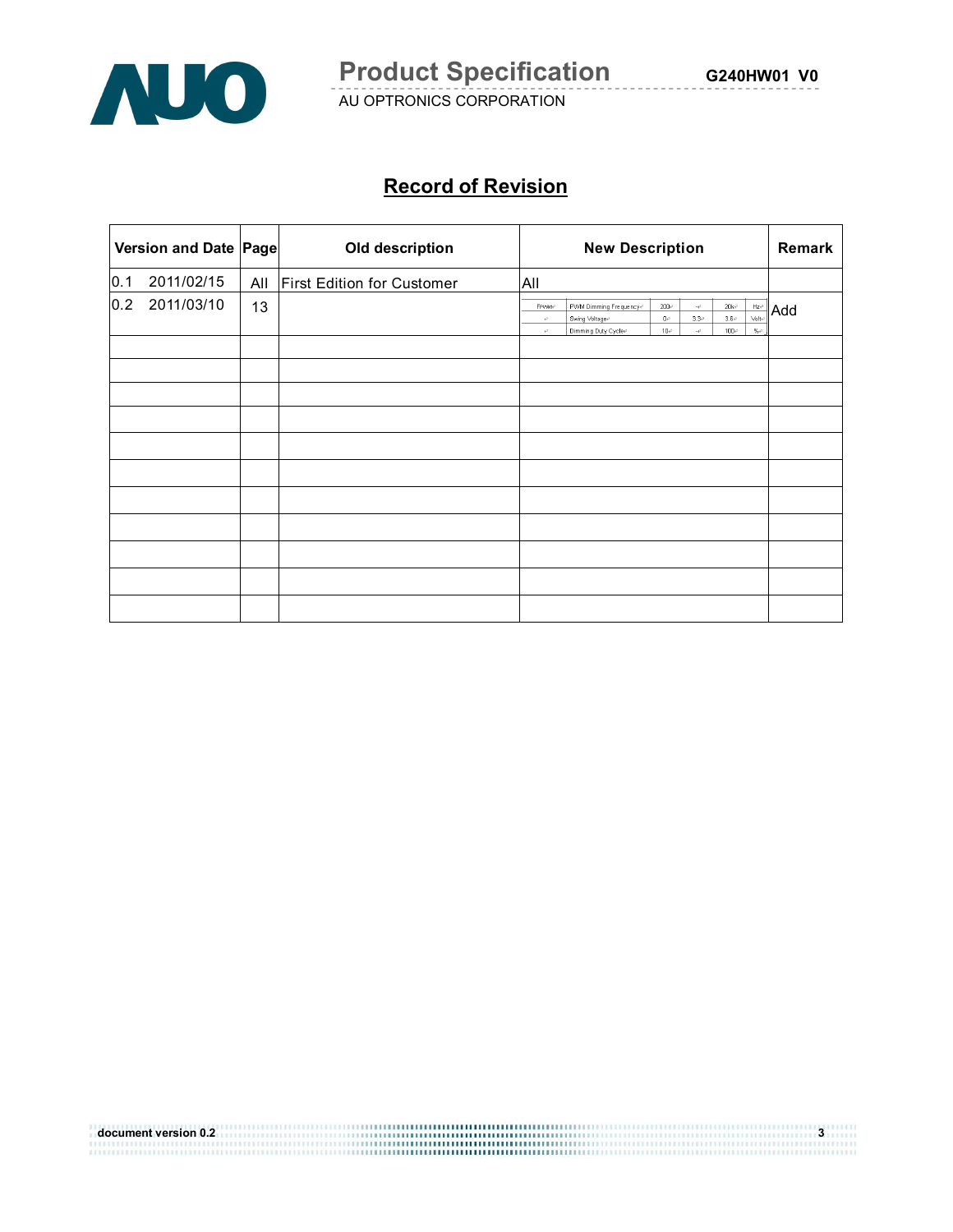

### **1. Operating Precautions**

- 1) Since front polarizer is easily damaged, pay attention not to scratch it.
- 2) Be sure to turn off power supply when inserting or disconnecting from input connector.
- 3) Wipe off water drop immediately. Long contact with water may cause discoloration or spots.
- 4) When the panel surface is soiled, wipe it with absorbent cotton or other soft cloth.
- 5) Since the panel is made of glass, it may break or crack if dropped or bumped on hard surface.
- 6) Since CMOS LSI is used in this module, take care of static electricity and insure human earth when handling.
- 7) Do not open or modify the Module Assembly.
- 8) In case if a Module has to be put back into the packing container slot after once it was taken out from the container, take it easily, or the TFT Module may be damaged.
- 9) At the insertion or removal of the Signal Interface Connector, be sure not to rotate nor tilt the Interface Connector of the TFT Module.
- 10) After installation of the TFT Module into an enclosure, do not twist nor bend the TFT Module even momentary. At designing the enclosure, it should be taken into consideration that no bending/twisting forces are applied to the TFT Module from outside. Otherwise the TFT Module may be damaged.
- 11) Small amount of materials having no flammability grade is used in the LCD module. The LCD module should be supplied by power complied with requirements of Limited Power Source (IEC60950 or UL1950), or be applied exemption.
- 12) Severe temperature condition may result in different luminance, response time and LED life time.

**document version 0.2 4**

- 13) The data on this specification sheet is applicable when LCD module is placed in landscape position.
- 14) Continuous displaying fixed pattern may induce image sticking. It is recommended to use screen saver or shuffle content periodically if fixed pattern is displayed on the screen.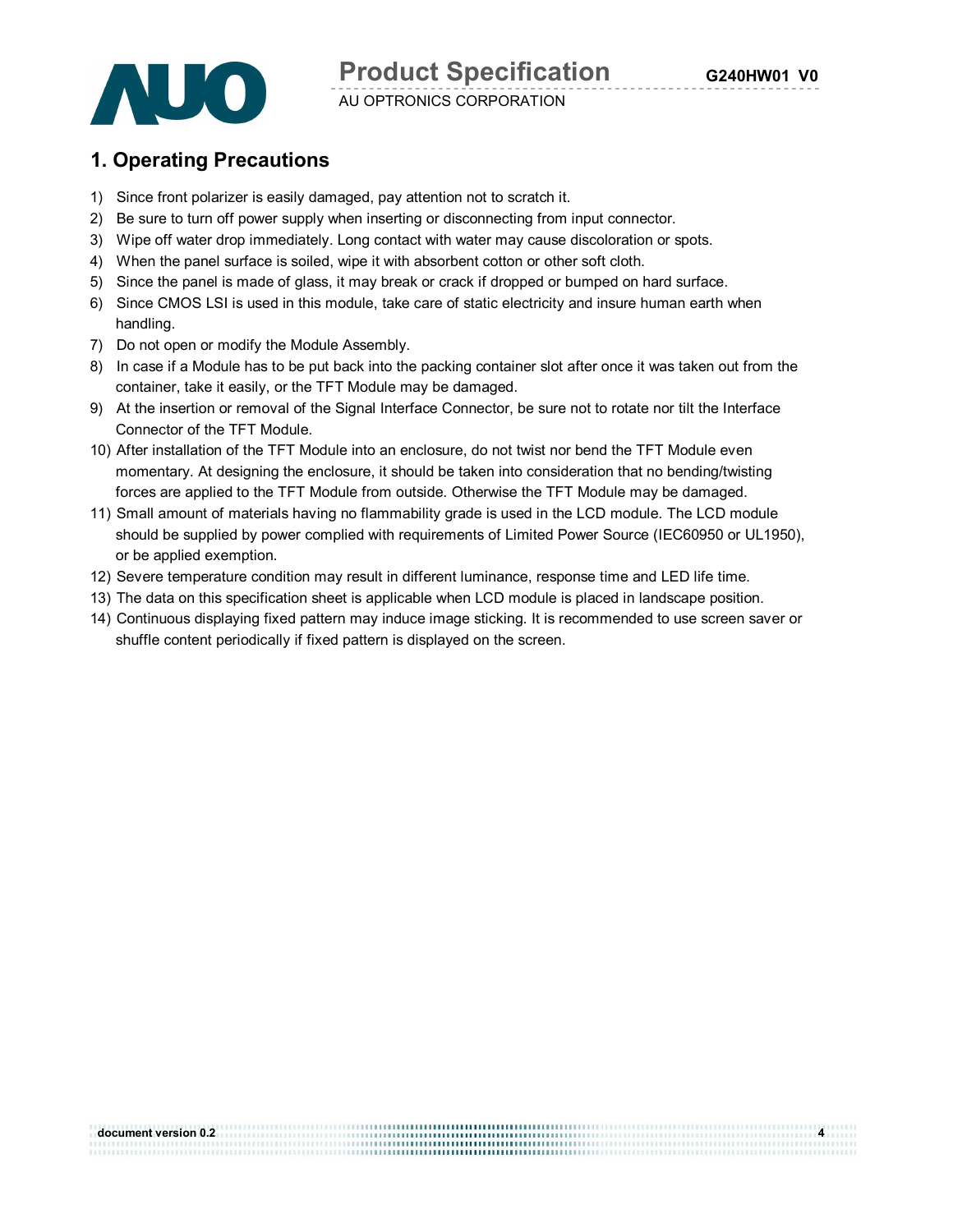

### **2. General Description**

This specification applies to the 24 inch-wide Color TFT-LCD Module G240HW01 V0. The display supports the Full HD - 1920(H) x 1080(V) screen format and 16.7M colors (RGB 8-bits data). All input signals are dual channel LVDS interface.

LED driver board is included. G240HW01 V0 is designed for industrial display applications.

### **2.1 Display Characteristics**

The following items are characteristics summary on the table under  $25 \Box$  condition:

| <b>ITEMS</b>                                                | <b>Unit</b>            | <b>SPECIFICATIONS</b>                       |
|-------------------------------------------------------------|------------------------|---------------------------------------------|
| Screen Diagonal                                             | [mm]                   | 609.7(24.0")                                |
| <b>Active Area</b>                                          | [mm]                   | 531.36 (H) x 298.89 (V)                     |
| Pixels H x V                                                |                        | 1920(x3) x 1080                             |
| <b>Pixel Pitch</b>                                          | [um]                   | 276.75 (per one triad) × 276.75             |
| Pixel Arrangement                                           |                        | R.G.B. Vertical Stripe                      |
| Display Mode                                                |                        | VA Mode, Normally Black                     |
| White Luminance (Center)                                    | $\lceil cd/m^2 \rceil$ | 300                                         |
| <b>Contrast Ratio</b>                                       |                        | 3000:1                                      |
| <b>Optical Response Time</b>                                | [msec]                 | 25                                          |
| Nominal Input Voltage VDD                                   | [Volt]                 | $+5.0 V$                                    |
| Power Consumption                                           | [Watt]                 | 45<br>(without inverter, all black pattern) |
| Weight                                                      | [g]                    | 2300 (typical)                              |
| <b>Physical Size</b>                                        | [mm]                   | 556.0 (W) x 323.2 (H) x 17.0 (D)            |
| Electrical Interface                                        |                        | Dual channel LVDS                           |
| <b>Support Color</b>                                        |                        | 16.7M colors (true 8-bit)                   |
| Surface Treatment                                           |                        | Anti-Glare, 3H                              |
| <b>Temperature Range</b><br>Operating<br>Storage (Shipping) | [°C]<br>$[^{\circ}C]$  | 0 to $+50$<br>$-20$ to $+60$                |
| RoHS Compliance                                             |                        | RoHS Compliance                             |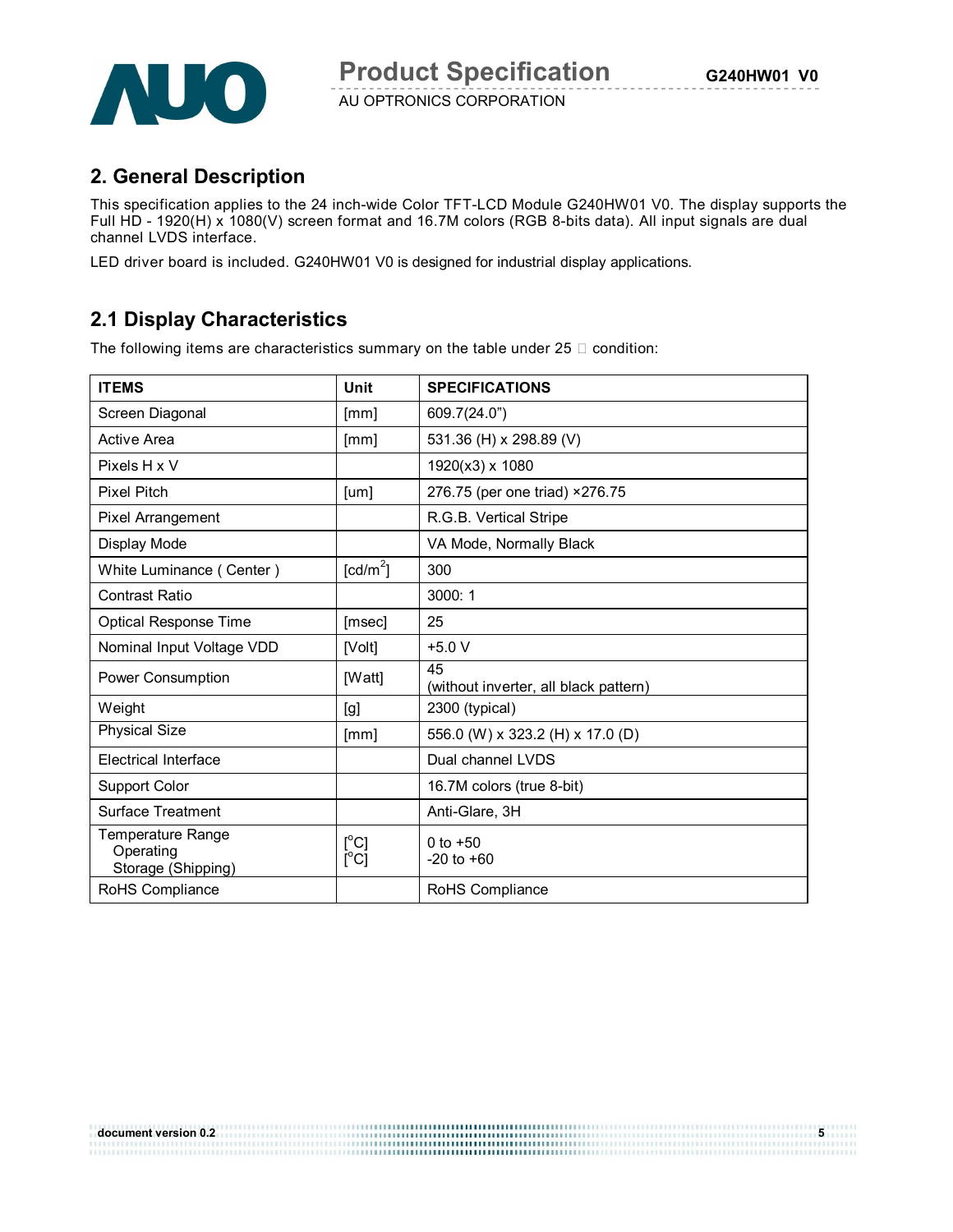

### **2.2 Optical Characteristics**

The optical characteristics are measured under stable conditions at  $25\Box$  (Room Temperature):

| Item                                | Unit                 | <b>Conditions</b>     | Min.                     | Typ.       | Max.                     | <b>Note</b>    |
|-------------------------------------|----------------------|-----------------------|--------------------------|------------|--------------------------|----------------|
| White Luminance                     | $\overline{[cd/m2]}$ | $I_F$ = 120mA         | 240                      | 300        |                          | 1              |
| Uniformity                          | $\%$                 | 9 Points              | 75                       | 80         | $\overline{\phantom{a}}$ | 1, 2, 3        |
| Contrast Ratio                      |                      |                       | 1800                     | 3000       | $\overline{\phantom{a}}$ | 4              |
| Cross talk                          | $\frac{9}{6}$        |                       |                          |            | 1.5                      | 5              |
|                                     |                      | Rising                | $\overline{\phantom{a}}$ | 16         | $\overline{\phantom{a}}$ |                |
| Response Time                       | [msec]               | Falling               | $\overline{\phantom{a}}$ | 9          |                          | $6\phantom{1}$ |
|                                     |                      | Rising + Falling      | $\overline{\phantom{a}}$ | 25         | $\overline{\phantom{a}}$ |                |
| <b>Viewing Angle</b>                | [degree]<br>[degree] | Horizontal<br>(Right) | 75                       | 89         |                          |                |
|                                     |                      | $CR = 10$<br>(Left)   | 75                       | 89         |                          |                |
|                                     | [degree]             | Vertical<br>(Upper)   | 75                       | 89         | $\overline{\phantom{0}}$ | $\overline{7}$ |
|                                     | [degree]             | $CR = 10$<br>(Lower)  | 75                       | 89         |                          |                |
|                                     |                      | Red x                 |                          | <b>TBD</b> |                          |                |
|                                     |                      | Red y                 |                          | <b>TBD</b> |                          |                |
|                                     |                      | Green x               |                          | <b>TBD</b> |                          |                |
| Color / Chromaticity<br>Coordinates |                      | Green y               |                          | <b>TBD</b> |                          |                |
| (CIE 1931)                          |                      | Blue x                |                          | <b>TBD</b> |                          |                |
|                                     |                      | Blue y                |                          | <b>TBD</b> |                          |                |
|                                     |                      | White x               |                          | 0.313      |                          |                |
|                                     |                      | White y               |                          | 0.329      |                          |                |
| <b>Color Gamut</b>                  | $\%$                 |                       |                          | 69         | $\overline{\phantom{a}}$ |                |

#### Note 1: Measurement method

Equipment Pattern Generator, Power Supply, Digital Voltmeter, Luminance meter (SR\_3 or equivalent)

Aperture  $1$   $\Box$  with 50cm viewing distance



document version 0.2 **Module Driving Equipment Information Container Container Container Container Container Co**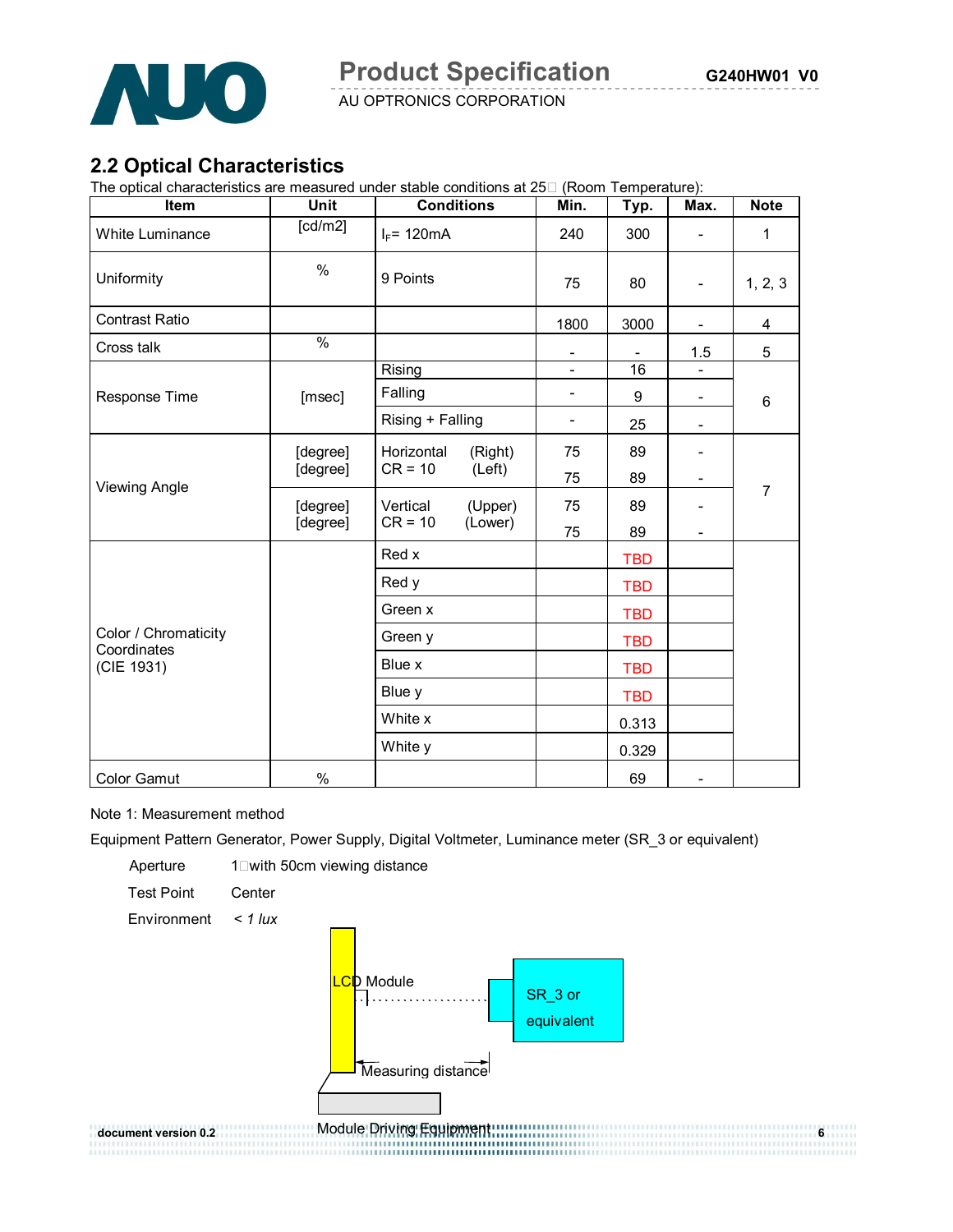

Note 2: Definition of 9 points position. Display active area:



Note 3: The luminance uniformity of 9 points is defined by dividing the minimum luminance values by the maximum test point luminance

Minimum Brightness of nine points

$$
\delta_{\text{W9}} = \frac{}{\text{Maximum Brightness of nine points}}
$$

Note 4: Definition of contrast ratio (CR):

Contrast ratio (CR)= Brightness on the "White" state Brightness on the "Black" state

Note 5: Definition of cross talk (CT)

 $CT = | YB - YA | / YA \times 100 (%)$ 

Where

YA = Luminance of measured location without gray level 255 pattern (cd/m2)

YB = Luminance of measured location with gray level 255 pattern (cd/m2)

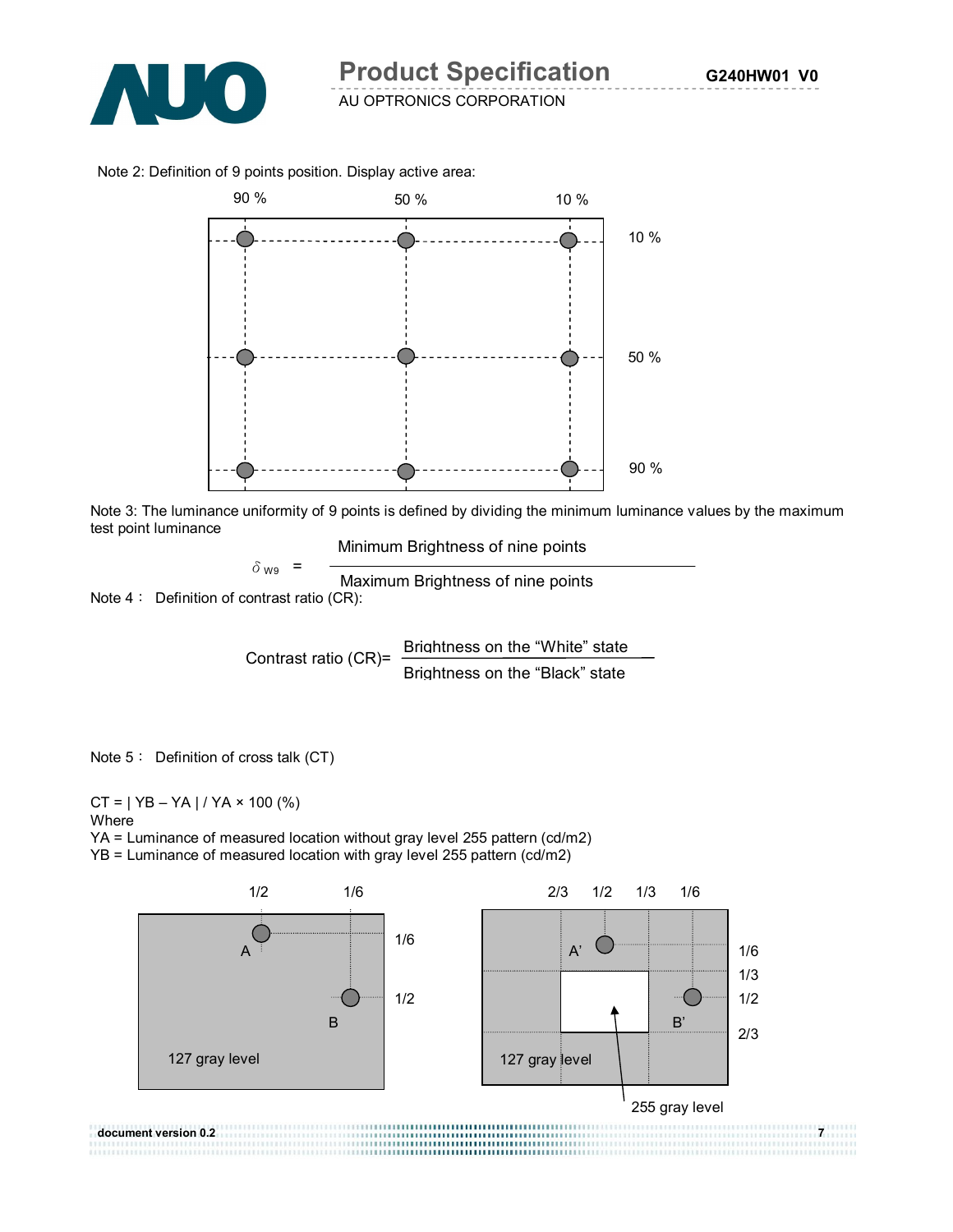

Note 6: Definition of response time:

The output signals of photo detector are measured when the input signals are changed from "White" to "Black" (falling time) and from "Black" to "White" (rising time), respectively. The response time interval is between 10% and 90% of amplitudes. Please refer to the figure as below.



Note 7: Definition of viewing angle

Viewing angle is the measurement of contrast ratio  $\Box$  10, at the screen center, over a 180° horizontal and 180° vertical range (off-normal viewing angles). The 180° viewing angle range is broken down as below: 90° (θ) horizontal left and right, and 90° (Φ) vertical high (up) and low (down). The measurement direction is typically perpendicular to the display surface with the screen rotated to its center to develop the desired measurement viewing angle.

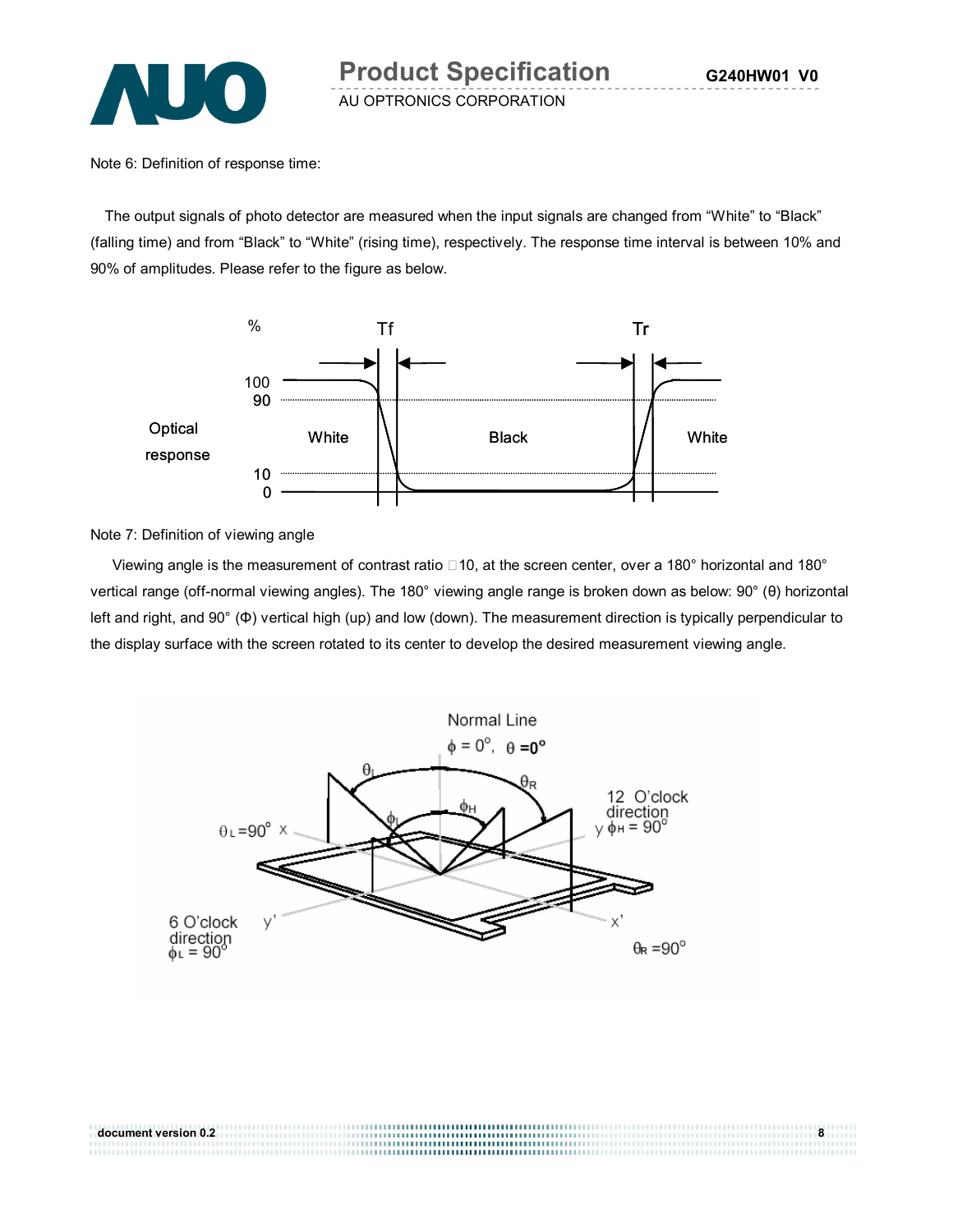

### **3. Functional Block Diagram**

The following diagram shows the functional block of the 24 inches wide Color TFT-LCD Module:



LVDS Connector: JAE (FI-XB30SRL-HF11) or equivalent.<br>LED Connector: Sin Sheng (MS24049HJ) or equivalent.

| document version 0.2 | м |
|----------------------|---|
|                      |   |
|                      |   |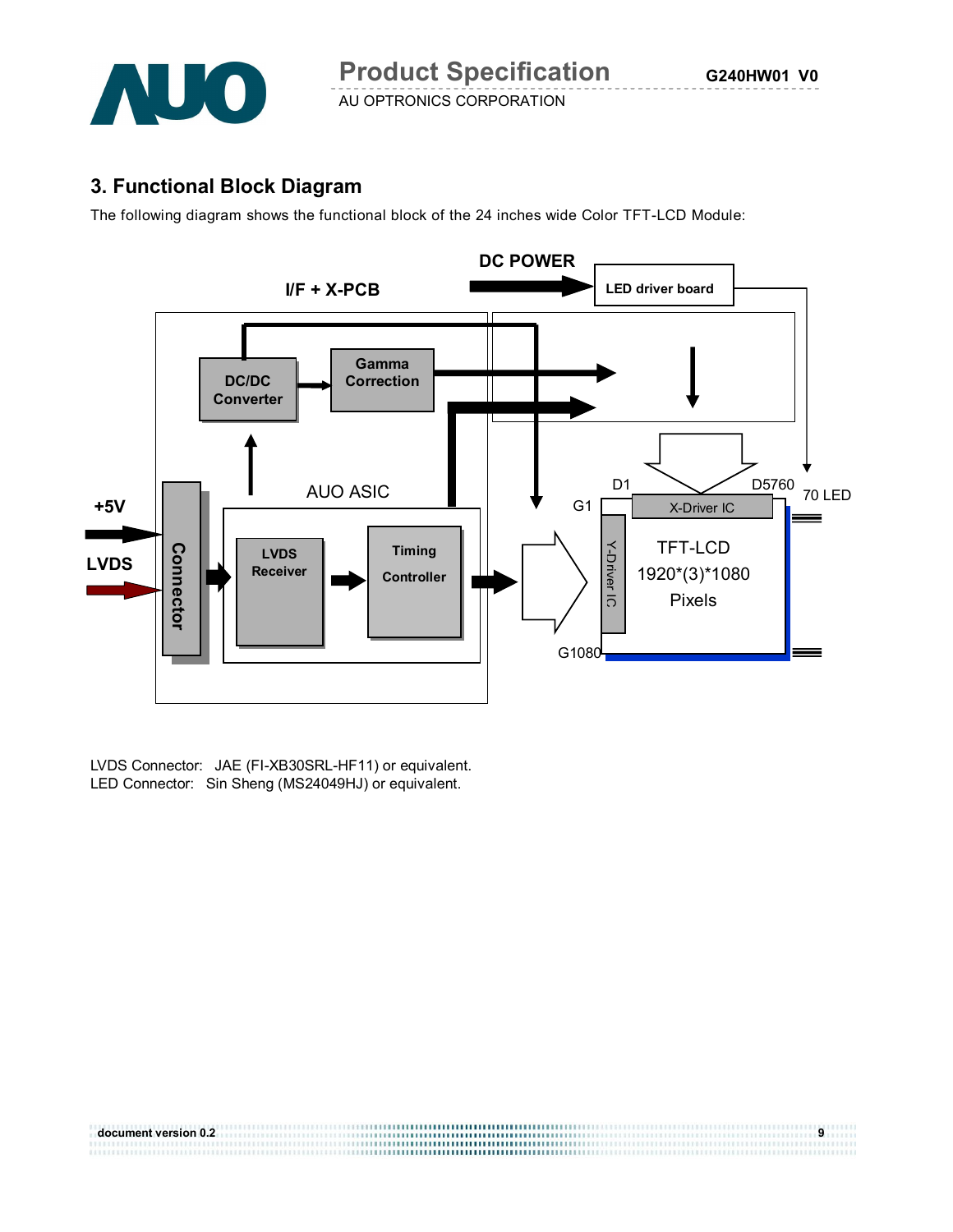

### **4. Absolute Maximum Ratings**

### **4.1 TFT LCD Module**

| ltem                    | <b>Symbol</b> | Min | Max | Unit   | <b>Conditions</b> |
|-------------------------|---------------|-----|-----|--------|-------------------|
| Logic/LCD Drive Voltage | VDD           |     | 6.0 | [Volt] | <b>Note 1.2</b>   |

### **4.2 Backlight Unit**

| ltem               | Svmbol | Min                      | Max | Unit | <b>Conditions</b> |
|--------------------|--------|--------------------------|-----|------|-------------------|
| <b>LED Current</b> |        | $\overline{\phantom{0}}$ | 130 | [mA] | <b>Note 1.2</b>   |

### **4.3 Absolute Ratings of Environment**

| <b>Item</b>                  | Symbol     | Min.  | Max.  | Unit                                    | <b>Conditions</b> |
|------------------------------|------------|-------|-------|-----------------------------------------|-------------------|
| <b>Operating Temperature</b> | TOP        |       | $+50$ | $\mathsf{I}^\circ\mathsf{C}$            |                   |
| <b>Operation Humidity</b>    | <b>HOP</b> | э     | 90    | [%RH]                                   | Note 3            |
| Storage Temperature          | TST        | $-20$ | $+60$ | $\mathsf{I}^\circ\mathsf{C} \mathsf{I}$ |                   |
| <b>Storage Humidity</b>      | <b>HST</b> | 5     | 90    | [%RH]                                   |                   |

#### *Note 1:* With in Ta (25℃)

**Note 2:** Permanent damage to the device may occur if exceeding maximum values

*Note 3:* For quality perfermance, please refer to AUO IIS(Incoming Inspection Standard).



**document version 0.2** 10<br>10 **10** 10 **11 12 13 14 15 16 17 18 18 19 10 11 12 13 14 15 16 17 18 17 18 17 18 17 18 17 18 18 19 10**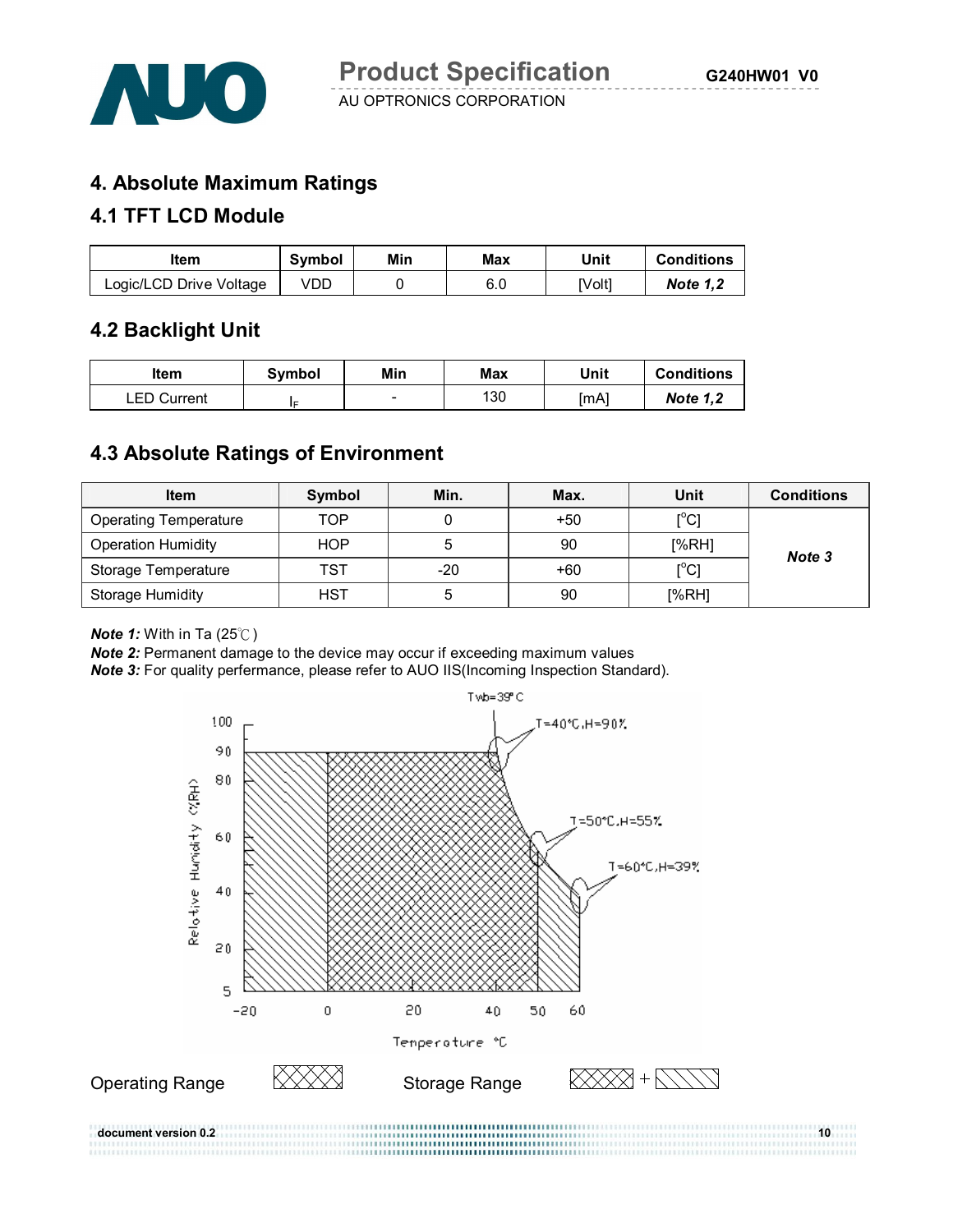

**5. Electrical Characteristics**

#### **5.1 TFT LCD Module**

#### **5.1.1 Power Specification**

| Symbol     | <b>Parameter</b>           | Min | <b>Typ</b> | <b>Max</b> | <b>Units</b> | <b>Remark</b>                           |
|------------|----------------------------|-----|------------|------------|--------------|-----------------------------------------|
| <b>VDD</b> | Logic/LCD Drive<br>Voltage | 4.5 | 5.0        | 5.5        | [Volt]       | ± 10%                                   |
| <b>IDD</b> | <b>VDD Current</b>         |     | 900        | 1200       | [MA]         | VDD= 5.0V, All White Pattern<br>At 60Hz |
| Irush      | <b>LCD Inrush Current</b>  |     |            | 3          | [A]          | Note 1                                  |
| <b>PDD</b> | VDD Power                  |     | 4.5        | 6          | [Watt]       | VDD= 5.0V, All White Pattern<br>At 60Hz |

#### Note 1: Measurement condition:



**document version 0.2**<br> **document version 0.2**<br> **document version 0.2**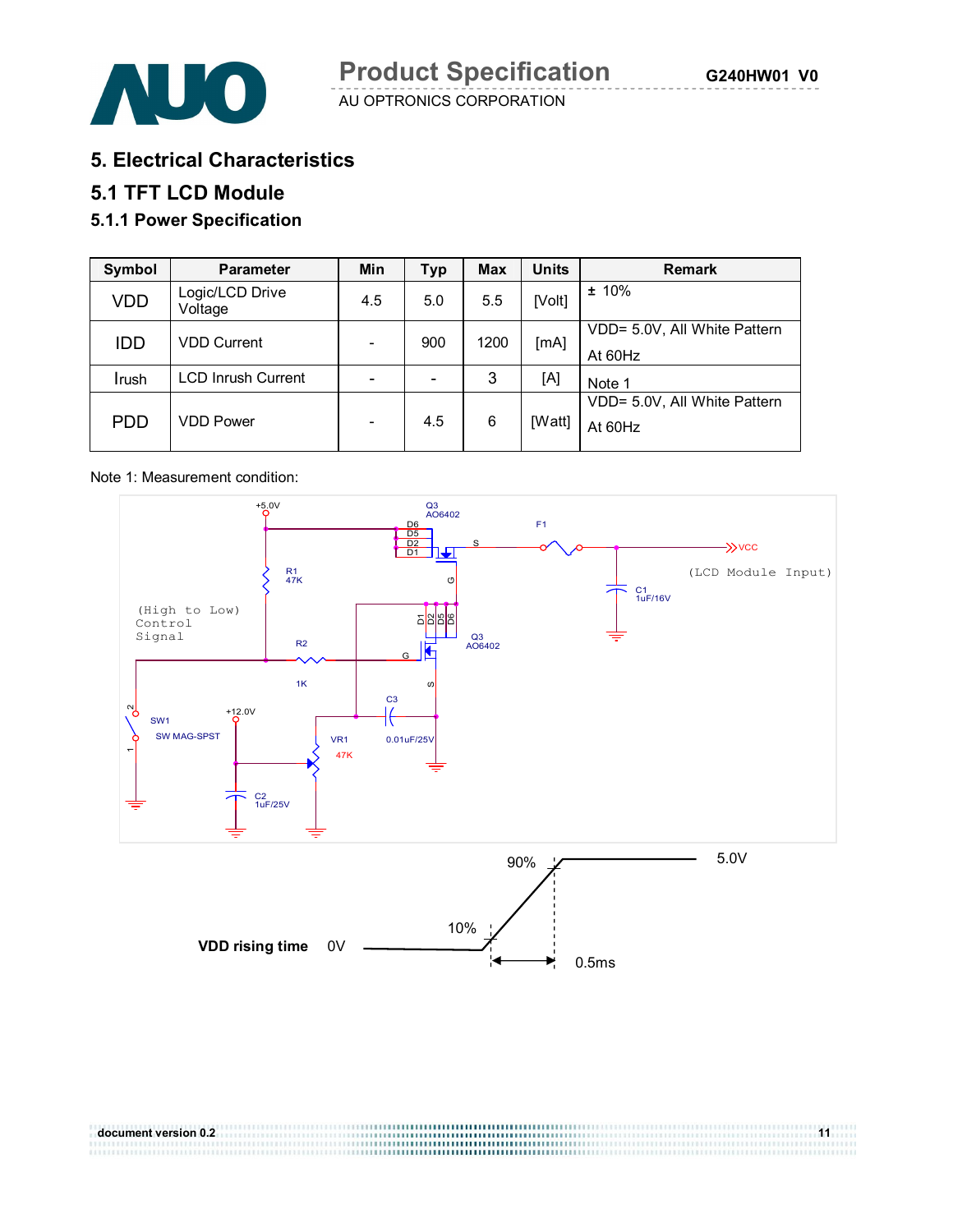

#### **5.1.2 Signal Electrical Characteristics**

Input signals shall be low or Hi-Z state when VDD is off.

| Symbol      | Item                                   | Min.   | Typ. | Max. | Unit | Remark         |
|-------------|----------------------------------------|--------|------|------|------|----------------|
| <b>VTH</b>  | Differential Input High Threshold      |        |      | 100  | [mV] | $VCM=1.2V$     |
| <b>VTL</b>  | Differential Input Low Threshold       | $-100$ |      |      | [mV] | $VCM=1.2V$     |
| <b>VID</b>  | Input Differential Voltage             | 100    | 400  | 600  | [mV] |                |
| <b>VICM</b> | Differential Input Common Mode Voltage | 0.3    |      | 1.25 | [V]  | VTH/VTL=±100mV |

Note: LVDS Signal Waveform.

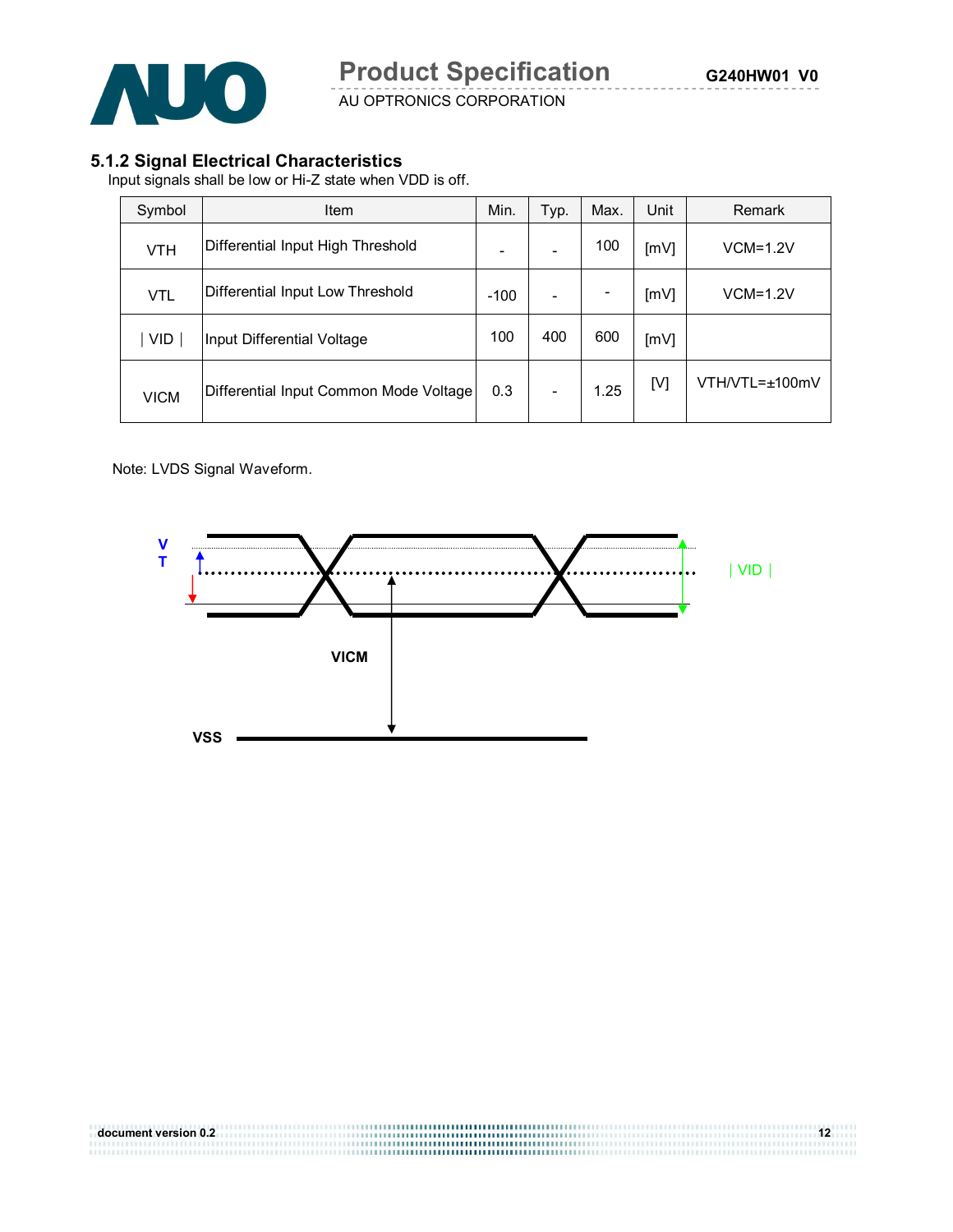

### **5.2 Backlight Unit**

#### **5.2.1 LED Driver**

Following characteristics are measured under stable condition at 25 $\square$  (Room Temperature).

| Symbol                | <b>Parameter</b>             | Min                      | <b>Typ</b>               | Max                      | Unit       | <b>Remark</b>        |
|-----------------------|------------------------------|--------------------------|--------------------------|--------------------------|------------|----------------------|
| <b>Vcc</b>            | Input Voltage                | 10.8                     | 12                       | 12.6                     | Volt       |                      |
| <b>Ivcc</b>           | Input Current                | ۰                        | 2.65                     | $\overline{\phantom{a}}$ | A          | 100% Dimming         |
| PLED                  | <b>Power Consumption</b>     | $\overline{\phantom{0}}$ | 31.8                     | $\overline{\phantom{a}}$ | Watt       | 100% Dimming, Note3  |
| FPWM                  | <b>PWM Dimming Frequency</b> | 200                      | $\overline{\phantom{a}}$ | 20 <sub>k</sub>          | Hz         |                      |
|                       | Swing Voltage                | 0                        | 3.3                      | 3.6                      | Volt       |                      |
|                       | Dimming Duty Cycle           | 10                       | $\overline{\phantom{a}}$ | 100                      | $\%$       | PWM frequency: 200Hz |
| Vanalog               | Analog Dimming Voltage       | -                        | N/A                      | -                        |            | No Analog Dimming    |
| ΙF                    | <b>LED Forward Current</b>   | $\overline{\phantom{0}}$ | 120                      | 130                      | mA         | Ta = $25^{\circ}$ C  |
| <b>Operating Life</b> |                              | 50000                    | ٠                        | ۰                        | <b>Hrs</b> | Ta = $25^{\circ}$ C  |

Note 1: Ta means ambient temperature of TFT-LCD module,

- Note 2: If module is driven by high current or at high ambient temperature & humidity condition. The operating life will be reduced.
- Note 3: LED light bar structure: ( 7 strings x 10pcs / string =70pcs LED)

Note 4: Operating life means brightness goes down to 50% initial brightness. Typical operating life time is estimated data.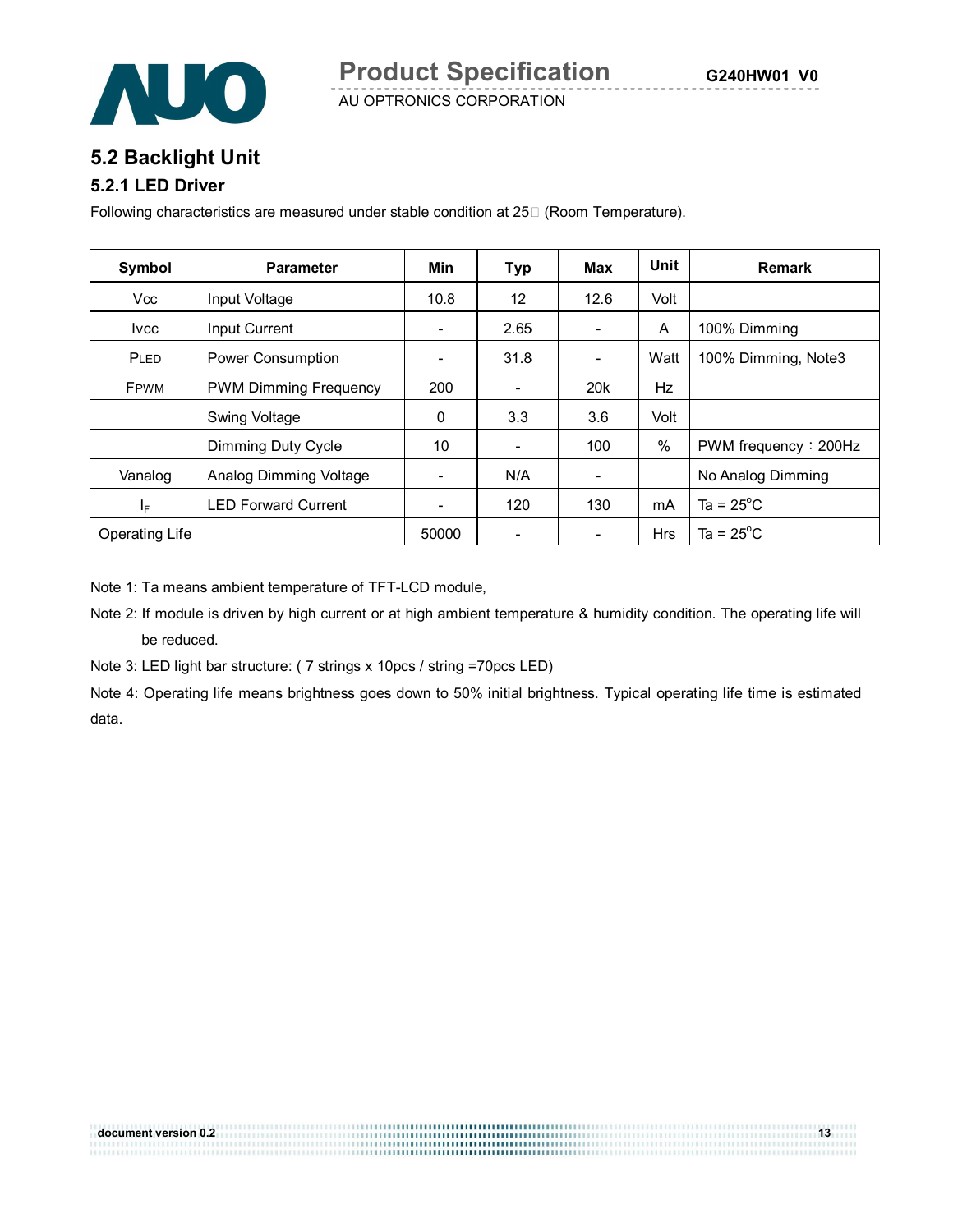**document version 0.2 14**



### **6. Signal Characteristic**

### **6.1 Pixel Format Image**

Following figure shows the relationship of the input signals and LCD pixel format.

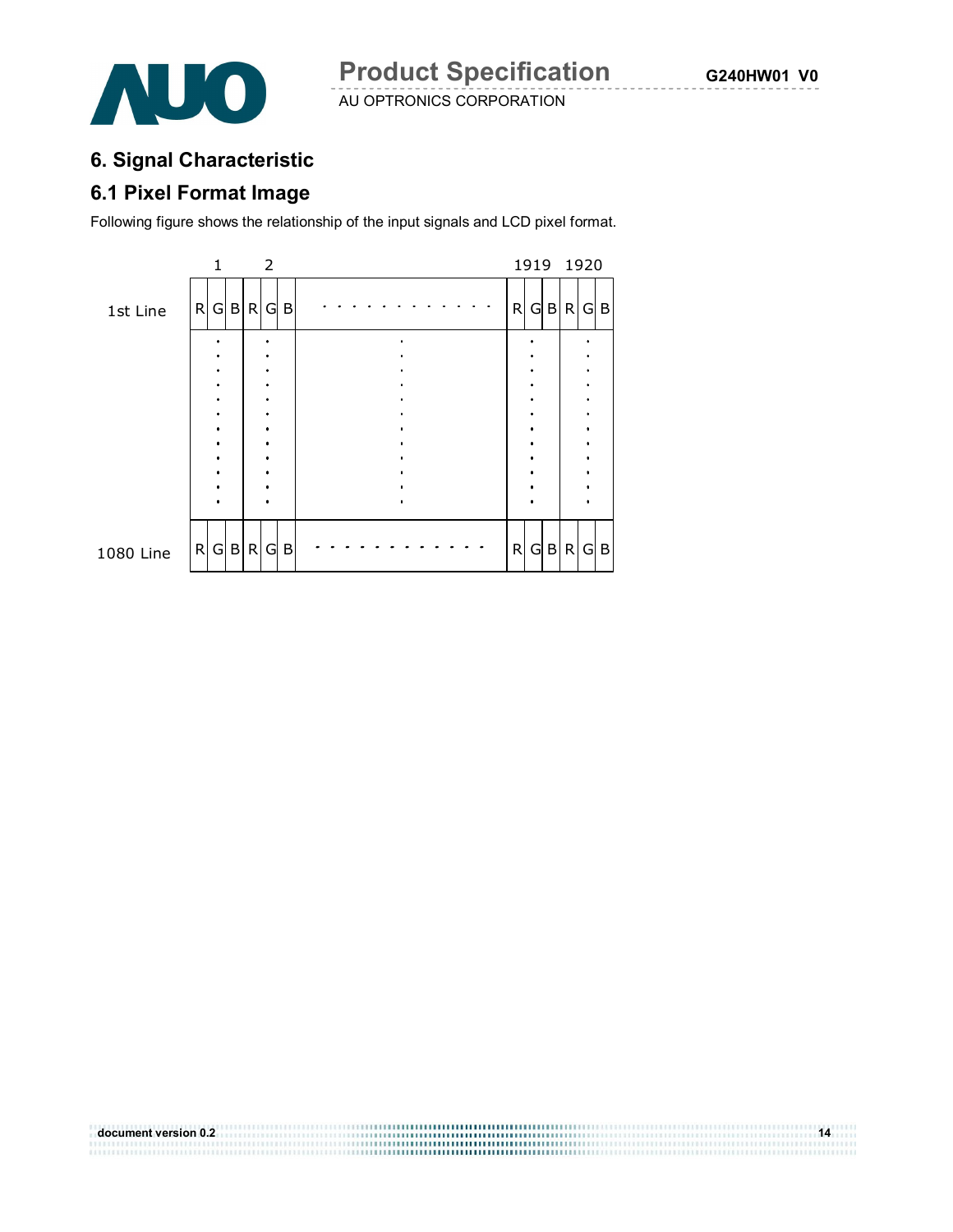

### **6.2 Signal Description**

The module using a pair of LVDS receiver SN75LVDS82(Texas Instruments) or compatible. LVDS is a differential signal technology for LCD interface and high speed data transfer device. Transmitter shall be SN75LVDS83(negative edge sampling) or compatible**.** The first LVDS port(RxOxxx) transmits odd pixels while the second LVDS port(RxExxx) transmits even pixels.

|                | <b>PIN # SIGNAL NAME</b> | <b>DESCRIPTION</b>                                                       |
|----------------|--------------------------|--------------------------------------------------------------------------|
| 1              | RXinO0-                  | Negative LVDS differential data input (Odd data)                         |
| $\overline{2}$ | RXinO0+                  | Positive LVDS differential data input (Odd data)                         |
| 3              | RXinO1-                  | Negative LVDS differential data input (Odd data)                         |
| 4              | RXinO1+                  | Positive LVDS differential data input (Odd data)                         |
| 5              | RXinO2-                  | Negative LVDS differential data input (Odd data, H-Sync, V-Sync, DSPTMG) |
| 6              | RXinO <sub>2+</sub>      | Positive LVDS differential data input (Odd data, H-Sync, V-Sync, DSPTMG) |
| 7              | <b>GND</b>               | Power Ground                                                             |
| 8              | RxOCLKIN-                | Negative LVDS differential clock input (Odd clock)                       |
| 9              | RxOCLKIN+                | Positive LVDS differential clock input (Odd clock)                       |
| 10             | RXinO3-                  | Negative LVDS differential data input (Odd data)                         |
| 11             | RXinO3+                  | Positive LVDS differential data input (Odd data)                         |
| 12             | RXinE0-                  | Negative LVDS differential data input (Even data)                        |
| 13             | RXinE0+                  | Positive LVDS differential data input (Even data)                        |
| 14             | <b>GND</b>               | Power Ground                                                             |
| 15             | RXinE1-                  | Positive LVDS differential data input (Even data)                        |
| 16             | RXinE1+                  | Negative LVDS differential data input (Even data)                        |
| 17             | <b>GND</b>               | Power Ground                                                             |
| 18             | RXinE2-                  | Negative LVDS differential data input (Even data)                        |
| 19             | RXinE2+                  | Positive LVDS differential data input (Even data)                        |
| 20             | RxECLKIN-                | Negative LVDS differential clock input (Even clock)                      |
| 21             | RxECLKIN+                | Positive LVDS differential clock input (Even clock)                      |
| 22             | RXinE3-                  | Negative LVDS differential data input (Even data)                        |
| 23             | RXinE3+                  | Positive LVDS differential data input (Even data)                        |
| 24             | GND                      | Power Ground                                                             |
| 25             | <b>NC</b>                | No contact (For AUO test only)                                           |
| 26             | NC                       | No contact (For AUO test only)                                           |
| 27             | <b>VDD</b>               | Power +5V                                                                |
| 28             | <b>VDD</b>               | Power +5V                                                                |
| 29             | <b>VDD</b>               | Power +5V                                                                |
| 30             | VDD                      | Power +5V                                                                |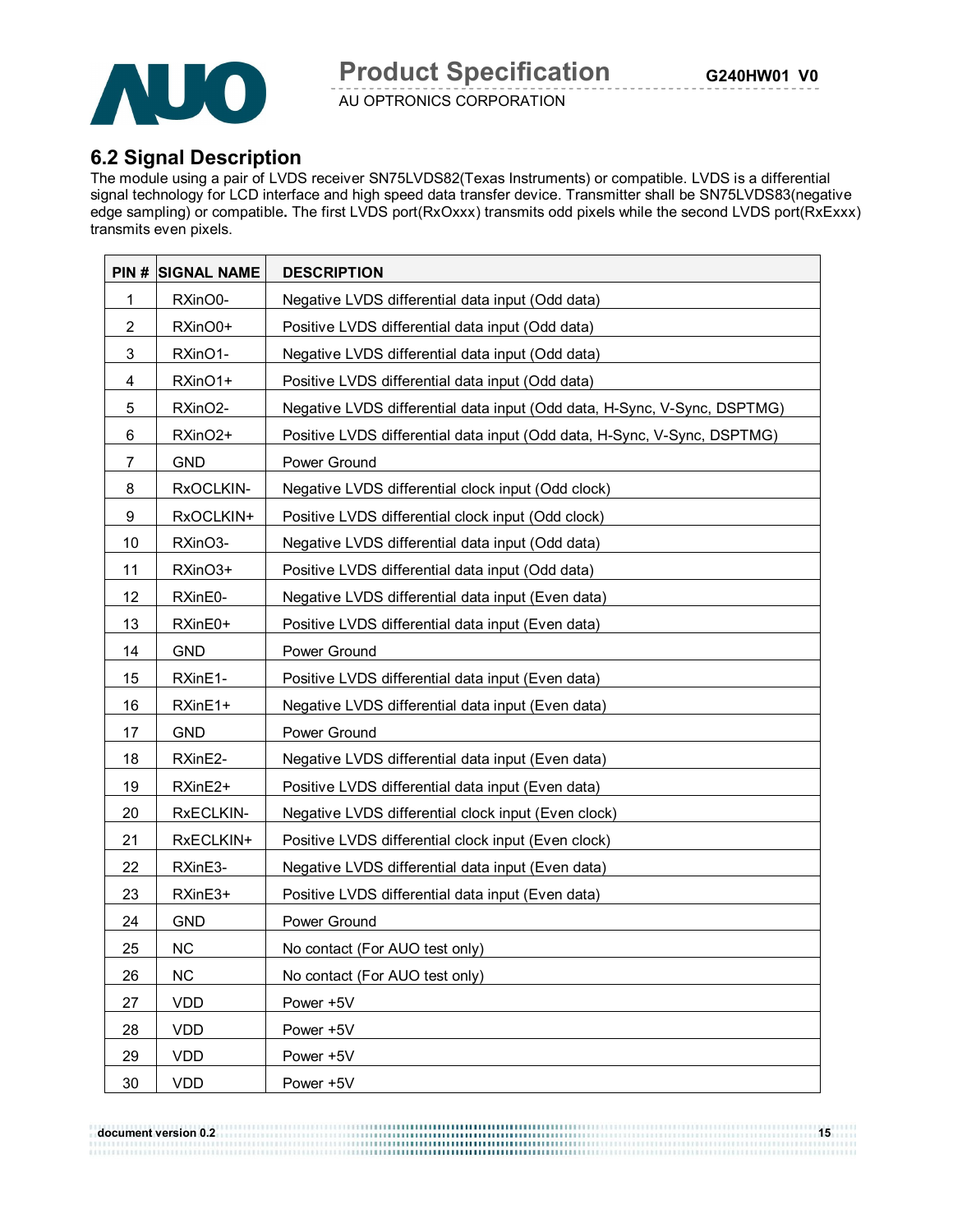

**Product Specification**

AU OPTRONICS CORPORATION

### **6.3 The Input Data Format**



Note1: 8-bits signal input. Note2: L:NS alike H:Thine alike

**document version 0.2** 16<br> **document version 0.2**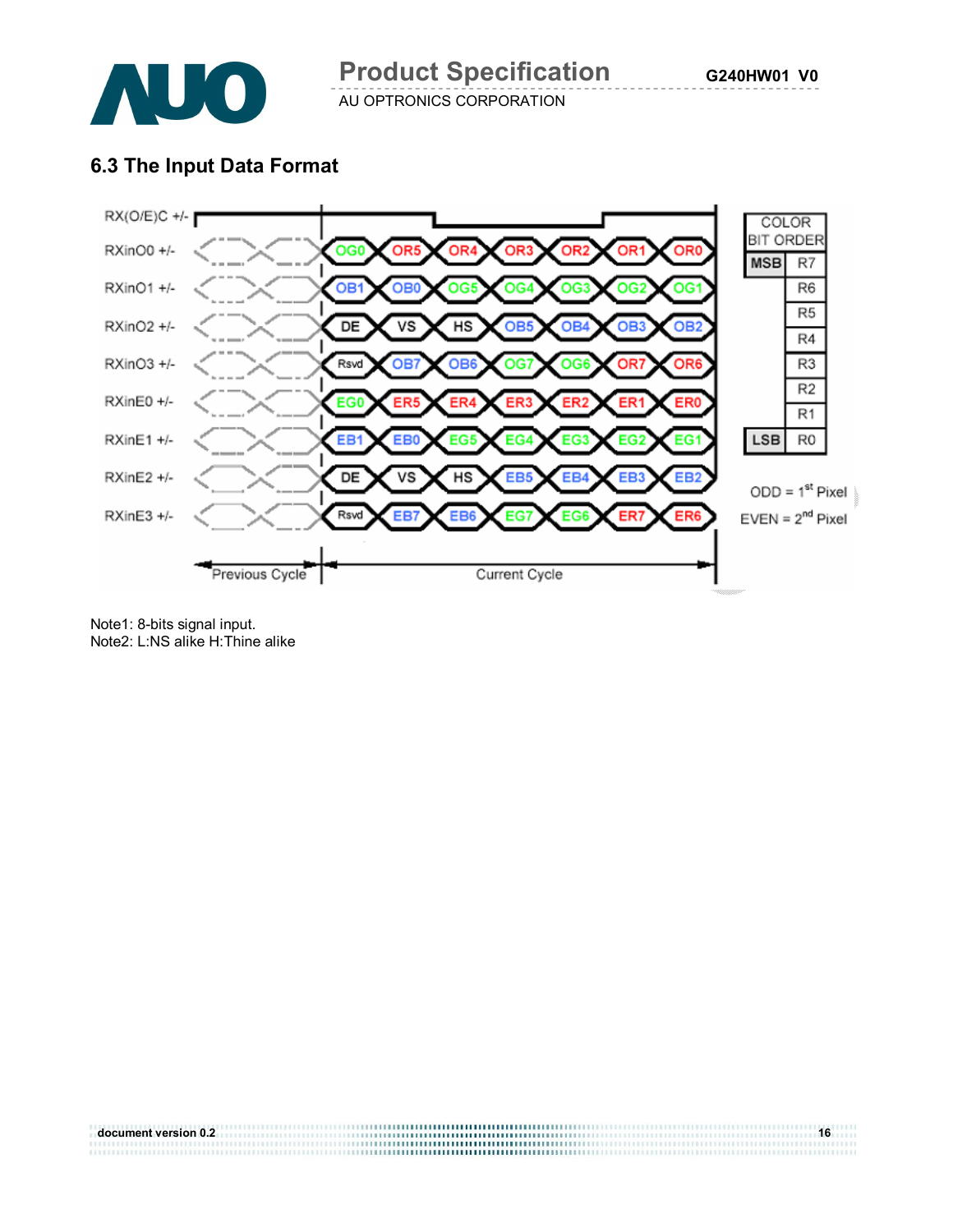**G240HW01 V0**



AU OPTRONICS CORPORATION

## **6.4 Interface Timing 6.4.1 Timing Characteristics**

| <b>Signal</b>     | <b>Item</b>     | Symbol                  | Min  | <b>Typ</b> | <b>Max</b> | Unit       |
|-------------------|-----------------|-------------------------|------|------------|------------|------------|
| <b>Clock</b>      | Frequency       | $1/\,T_{\text{Clock}}$  | 40   | 72         | 83         | <b>MHz</b> |
| <b>Frame Rate</b> | Frequency       | 1/Tv                    | 50   | 60         | 75         | Hz         |
|                   | Period          | $\mathsf{T}_\mathsf{V}$ | 1088 | 1120       | 2047       |            |
| Vertical          | Active          | T <sub>VD</sub>         | 1080 | 1080       | 1080       | T_line     |
| Section           | Blanking        | $T_{VB}$                | 8    | 40         | 967        |            |
|                   | Period          | Tн                      | 1034 | 1060       | 2047       |            |
| Horizontal        | Active          | T <sub>HD</sub>         | 960  | 960        | 960        | T_clock    |
| Section           | <b>Blanking</b> | $T_{HB}$                | 74   | 100        | 1087       |            |

Note: DE mode only.

### **6.4.2 Input Timing Diagram**



**document version 0.2** 17<br> **document version 0.2**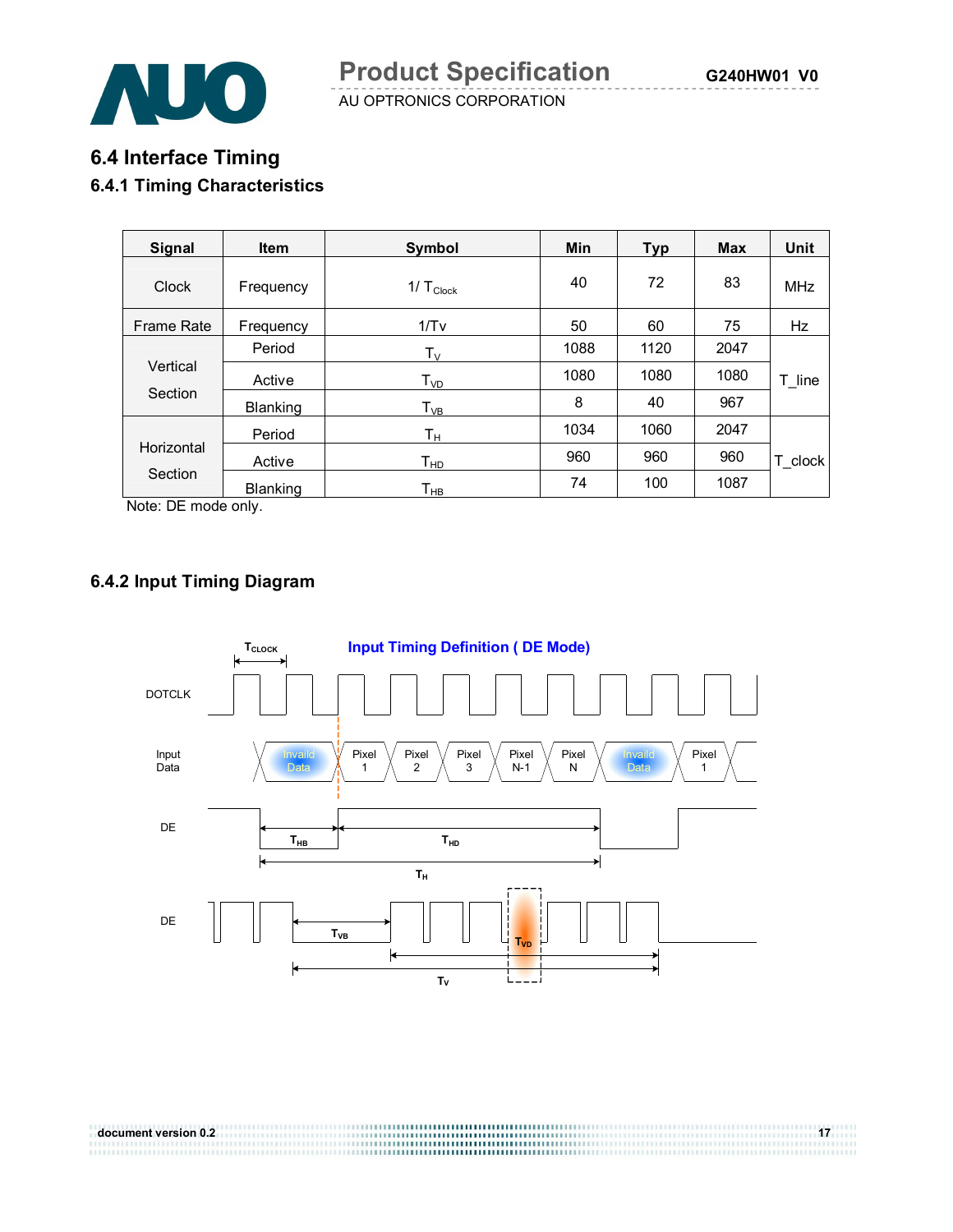

### **6.5 Power ON/OFF Sequence**

VDD power and B/L on/off sequence is as below. Interface signals are also shown in the chart. Signals from any system shall be Hi-Z state or low level when VDD is off.



| POWER UN/UFF Sequence timing |      |       |      |      |  |
|------------------------------|------|-------|------|------|--|
| Parameter                    |      | Units |      |      |  |
|                              | Min. | Typ.  | Max. |      |  |
| T <sub>1</sub>               | 0.5  |       | 10   | [ms] |  |
| T <sub>2</sub>               | 30   | 40    | 50   | [ms] |  |
| T <sub>3</sub>               | 200  |       |      | [ms] |  |
| T <sub>4</sub>               | 0.5  |       | 10   | [ms] |  |
| T5                           | 10   |       |      | [ms] |  |
| T <sub>6</sub>               | 10   |       |      | [ms] |  |
| T7                           | 0    |       |      | [ms] |  |
| T <sub>8</sub>               | 10   |       |      | [ms] |  |
| T <sub>9</sub>               |      |       | 10   | [ms] |  |
| T <sub>10</sub>              | 110  |       |      | [ms] |  |
| T11                          | 0    | 16    | 50   | [ms] |  |
| T <sub>12</sub>              |      |       | 10   | [ms] |  |
| T <sub>13</sub>              | 1000 |       |      | [ms] |  |

Power ON/OFF sequence timing

The above on/off sequence should be applied to avoid abnormal function in the display. Please make sure to turn off the power when you plug the cable into the input connector or pull the cable out of the connector.

**document version 0.2**<br>1888 - Communist Communist Communist Communist Communist Communist Communist Communist Communist Communist Comm<br>2009 - Communist Communist Communist Communist Communist Communist Communist Communist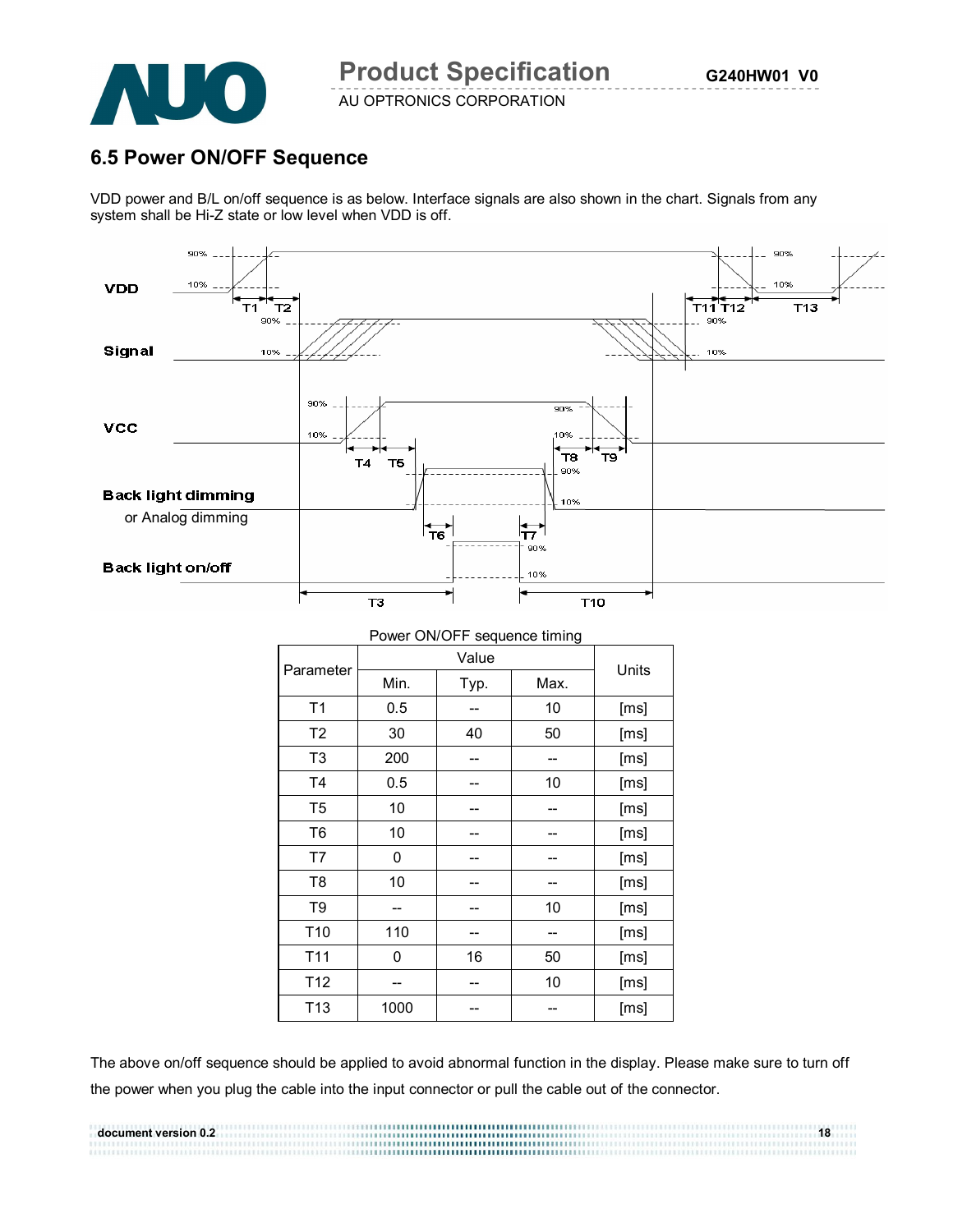

### **7. Connector & Pin Assignment**

Physical interface is described as for the connector on module. These connectors are capable of accommodating the following signals and will be following components.

### **7.1 TFT LCD Module: LVDS Connector**

| <b>Connector Name / Designation</b> | Interface Connector / Interface card |
|-------------------------------------|--------------------------------------|
| Manufacturer                        | JAE or compatible                    |
| <b>Type Part Number</b>             | JAE (FI-XB30SRL-HF11) or equivalent. |
| Mating Housing Part Number          | FI-X30HL (JAE) or compatible         |

| Pin#           | <b>Signal Name</b> | Pin#           | <b>Signal Name</b> |
|----------------|--------------------|----------------|--------------------|
| 1              | RxOIN0-            | $\overline{2}$ | RxOIN0+            |
| 3              | RxOIN1-            | 4              | RxOIN1+            |
| 5              | RxOIN2-            | 6              | RxOIN2+            |
| $\overline{7}$ | <b>GND</b>         | 8              | RxOCLKIN-          |
| 9              | RxOCLKIN+          | 10             | RxOIN3-            |
| 11             | RxOIN3+            | 12             | RxEIN0-            |
| 13             | RxEIN0+            | 14             | <b>GND</b>         |
| 15             | RxEIN1-            | 16             | RxEIN1+            |
| 17             | <b>GND</b>         | 18             | RxEIN2-            |
| 19             | RxEIN2+            | 20             | RxECLKIN-          |
| 21             | RxECLKIN+          | 22             | RxEIN3-            |
| 23             | RxEIN3+            | 24             | <b>GND</b>         |
| 25             | <b>NC</b>          | 26             | NC                 |
| 27             | VDD                | 28             | <b>VDD</b>         |
| 29             | <b>VDD</b>         | 30             | <b>VDD</b>         |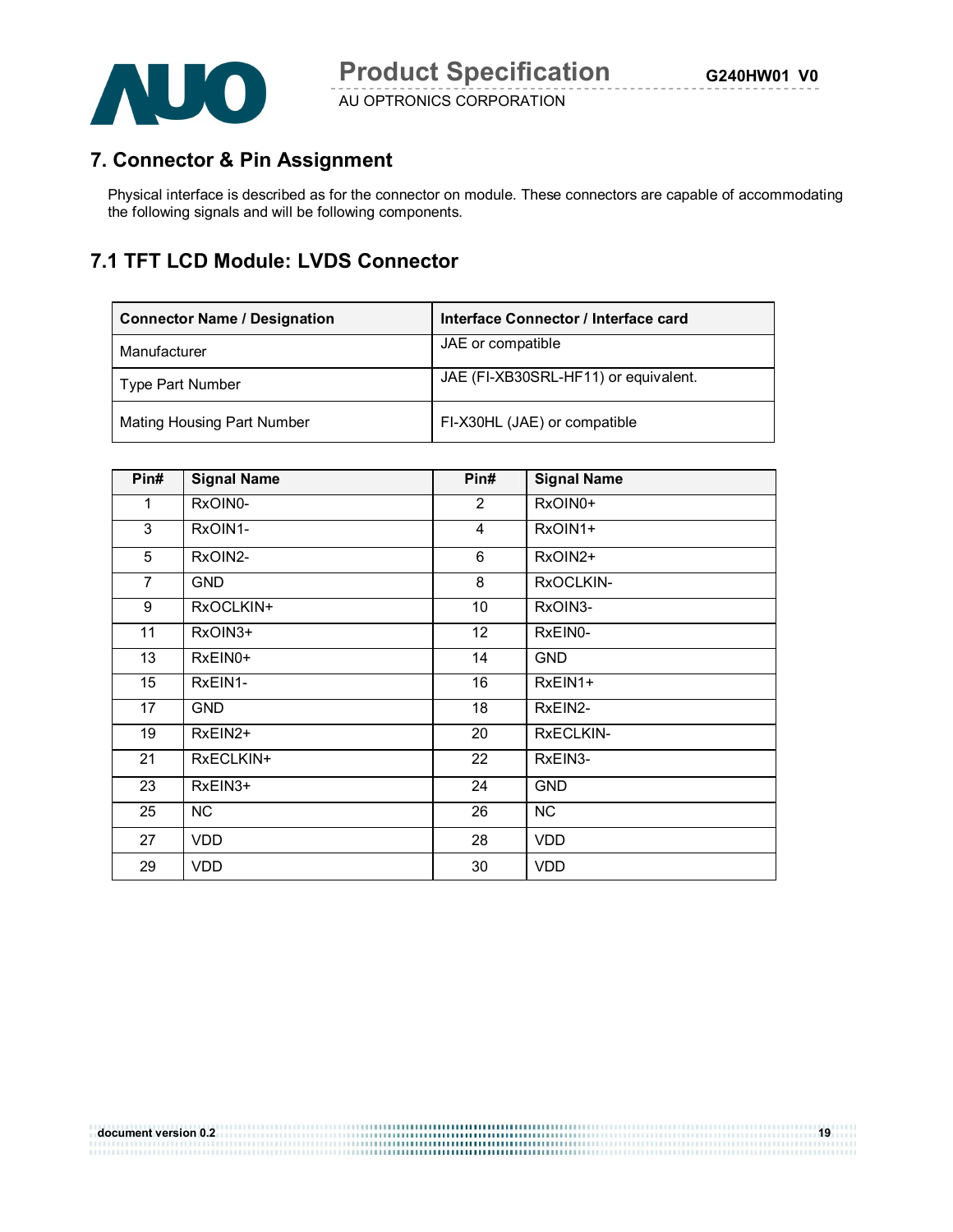

## **7.2 Backlight Unit: LED Connector**

| <b>Connector Name / Designation</b> | <b>LED Connector</b>    |
|-------------------------------------|-------------------------|
| Manufacturer                        | Sin Sheng or compatible |
| <b>Connector Model Number</b>       | MS24049HJ               |
| <b>Mating Model Number</b>          | 2404PS-2 or compatible  |

| PIN#           | <b>SIGNAL NAME</b> | <b>DESCRIPTION</b>       |
|----------------|--------------------|--------------------------|
| 1              | V12                | Input voltage, 12V       |
| $\overline{2}$ | V12                | Input voltage, 12V       |
| 3              | V12                | Input voltage, 12V       |
| 4              | ---                | NC.                      |
| 5              | <b>GND</b>         | Ground                   |
| 6              | <b>GND</b>         | Ground                   |
| 7              | <b>GND</b>         | Ground                   |
| 8              | BL EN              | Back light enable, 5V    |
| 9              | BL DIM P           | Back light dimming, 3.3V |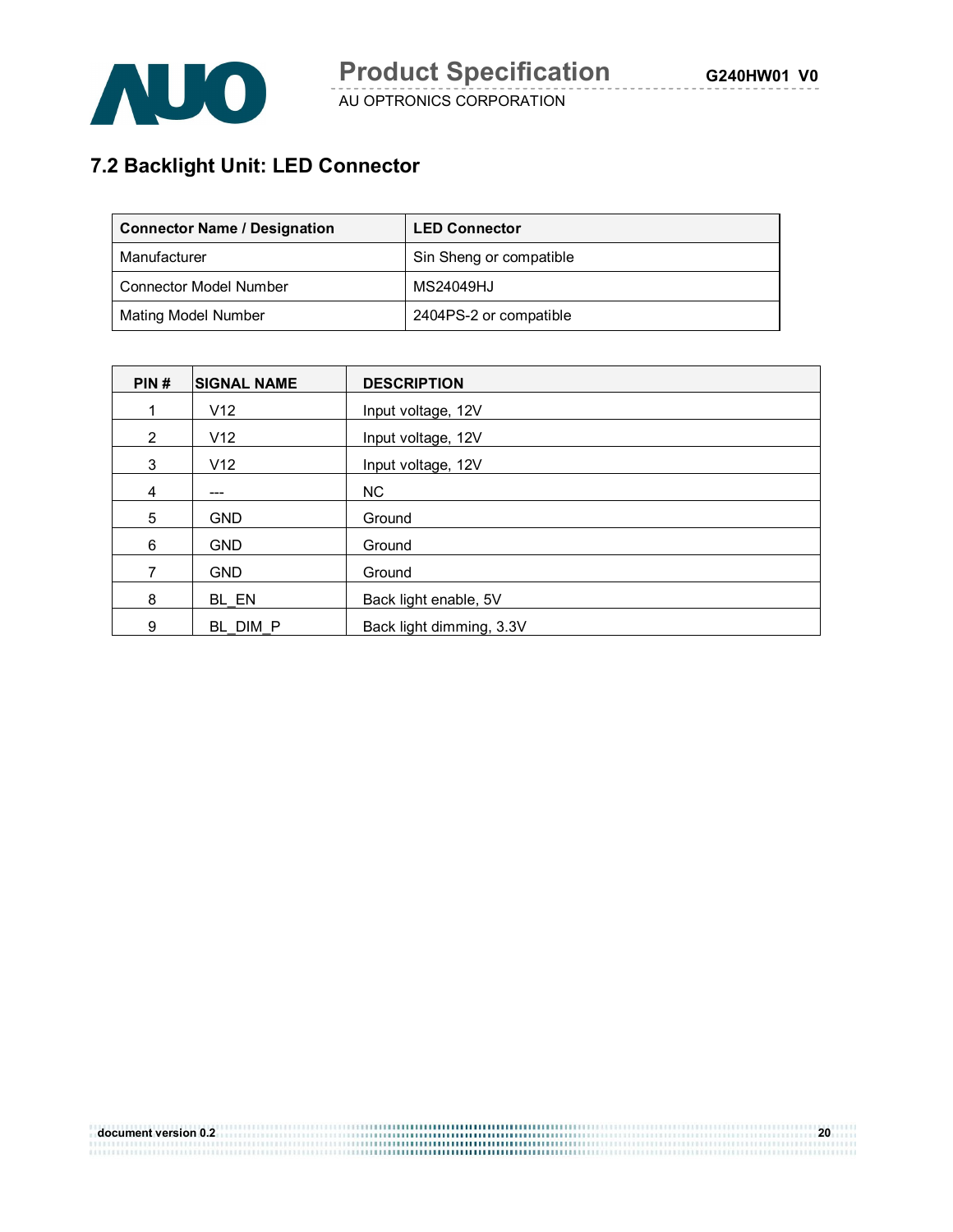

### **8. Reliability Test**

Environment test conditions are listed as following table.

| <b>Items</b>                             | <b>Required Condition</b>                                                                                                      | <b>Note</b>      |
|------------------------------------------|--------------------------------------------------------------------------------------------------------------------------------|------------------|
| Temperature Humidity Bias (THB)          | Ta= 50□, 80%RH, 300hours                                                                                                       |                  |
| High Temperature Operation (HTO)         | Ta= 50□, 50%RH, 300hours                                                                                                       |                  |
| Low Temperature Operation (LTO)          | Ta= $0$ $\Box$ , 300hours                                                                                                      |                  |
| High Temperature Storage (HTS)           | Ta= $60\degree$ , 300 hours                                                                                                    |                  |
| Low Temperature Storage (LTS)            | Ta= -20□, 300hours                                                                                                             |                  |
| <b>Vibration Test</b><br>(Non-operation) | Acceleration: 1.5 Grms<br>Wave: Random<br>Frequency: 10 - 200 Hz<br>Duration: 30 Minutes each Axis (X, Y, Z)                   |                  |
| <b>Shock Test</b><br>(Non-operation)     | Acceleration: 50 G<br>Wave: Half-sine<br>Active Time: 20 ms<br>Direction: $\pm X$ , $\pm Y$ , $\pm Z$ (one time for each Axis) |                  |
| Drop Test                                | Height: 46 cm, package test                                                                                                    |                  |
| Thermal Shock Test (TST)                 | -20□/30min, 60□/30min, 100 cycles                                                                                              | 1                |
| On/Off Test                              | On/10sec, Off/10sec, 30,000 cycles                                                                                             |                  |
| ESD (Electro Static Discharge)           | Contact Discharge: $\pm$ 8KV, 150pF(330 $\Omega$ ) 1sec,<br>15 points, 25 times/ point.                                        | $\boldsymbol{2}$ |
|                                          | Air Discharge: $\pm$ 15KV, 150pF(330 $\Omega$ ) 1sec<br>15 points, 25 times/ point.                                            |                  |
| <b>Altitude Test</b>                     | Operation: 10,000 ft<br>Non-Operation:30,000 ft                                                                                |                  |

**Note 1**: The TFT-LCD module will not sustain damage after being subjected to 100 cycles of rapid temperature change. A cycle of rapid temperature change consists of varying the temperature from -20℃ to 60℃, and back again. Power is not applied during the test. After temperature cycling, the unit is placed in normal room ambient for at least 4 hours before power on.

Note2: According to EN61000-4-2, ESD class B: Some performance degradation allowed. No data lost Self-recoverable. No hardware failures.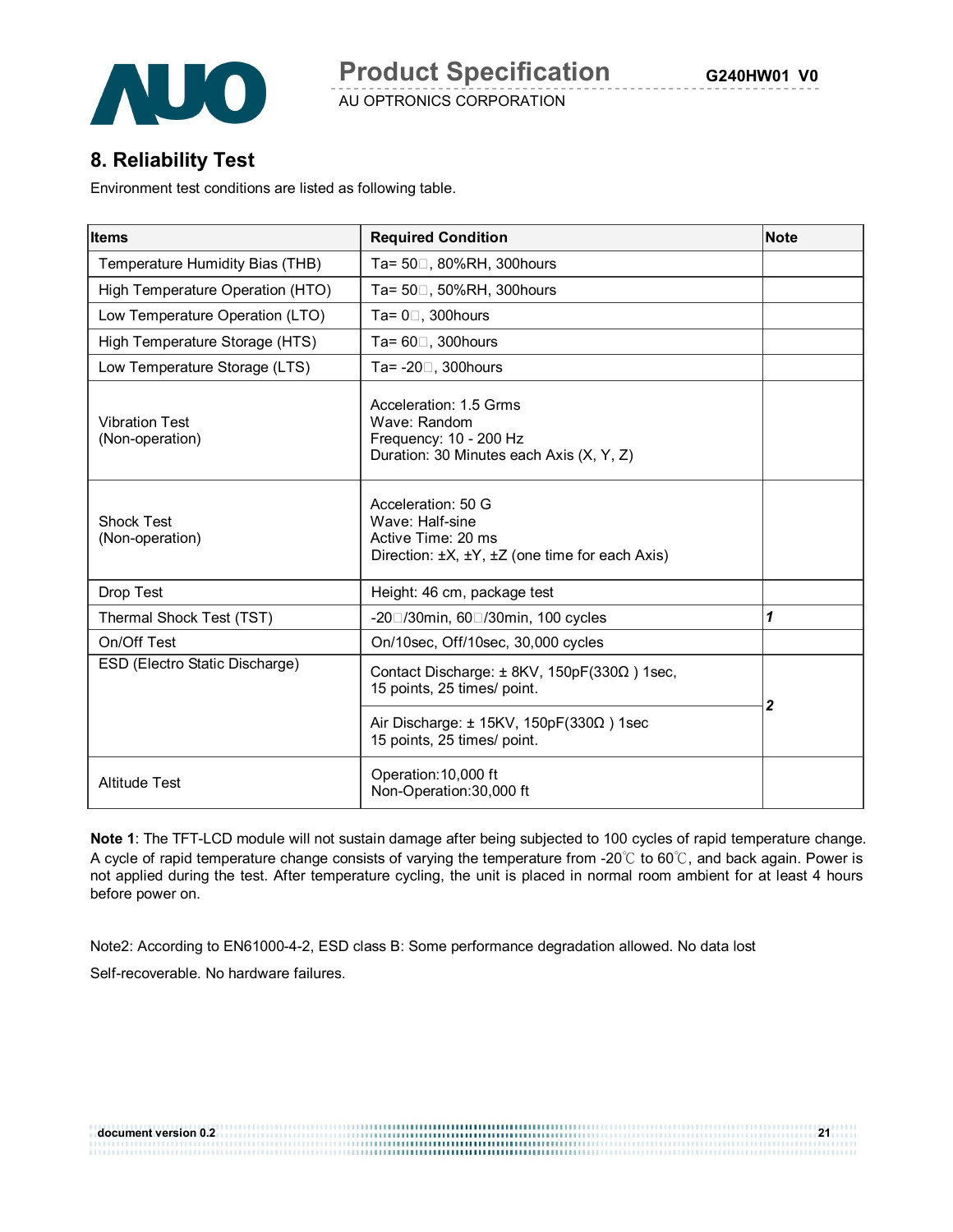

## **9. Mechanical Characteristics**



**document version 0.2** 22<br> **document version 0.2** 22<br> **document version 0.2**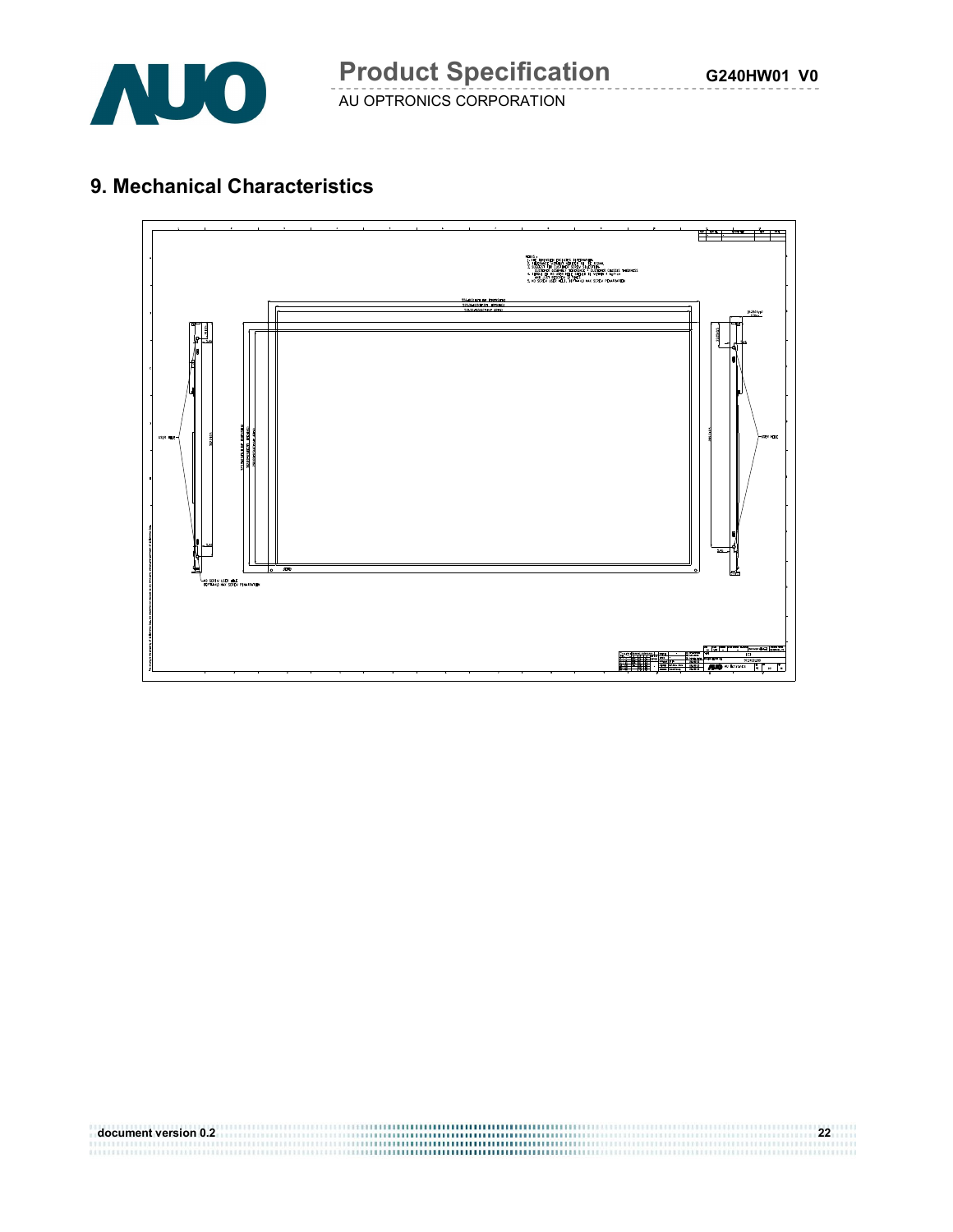

# **Product Specification**

AU OPTRONICS CORPORATION

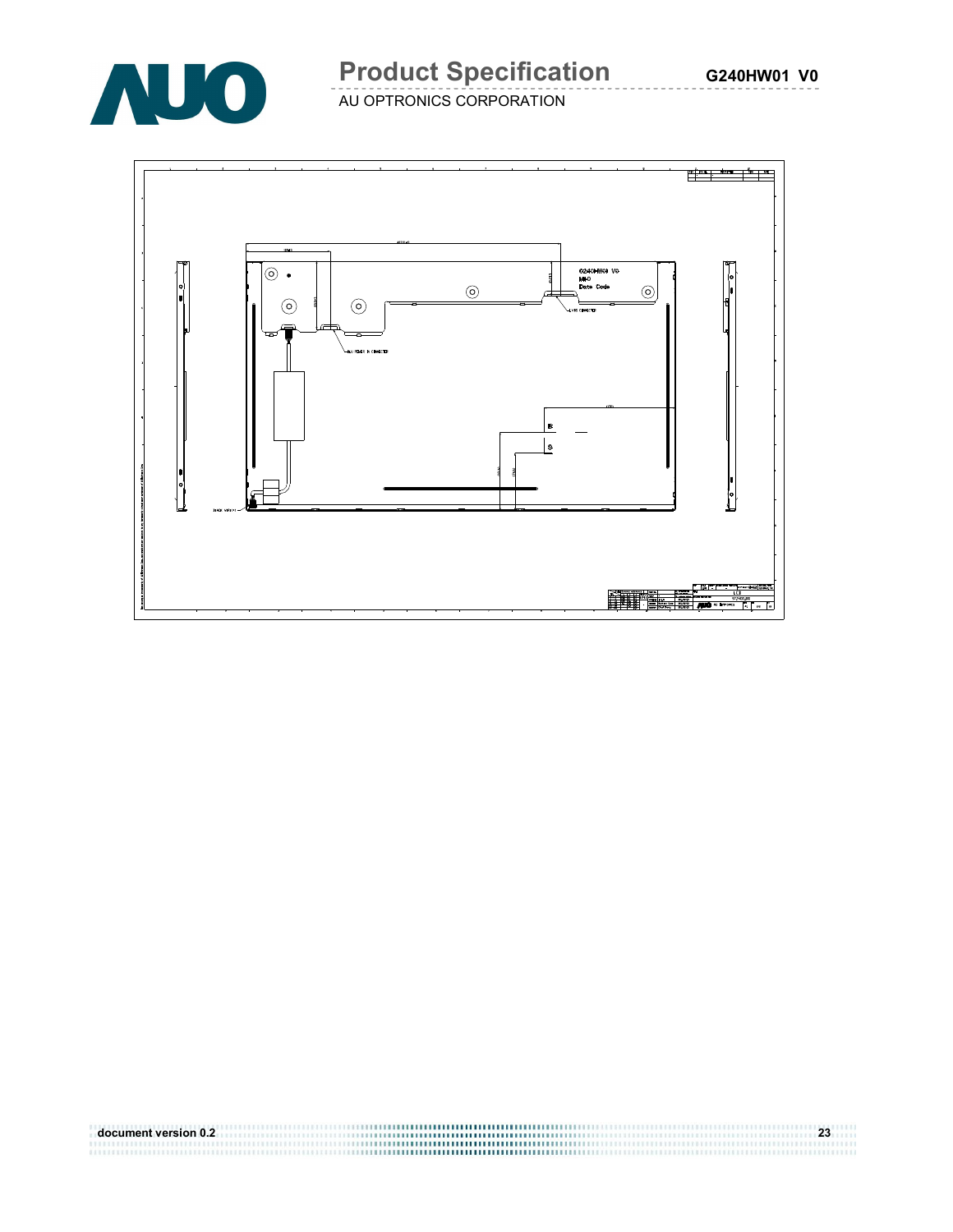

## **10. Label and Packaging**

#### **10.1 Shipping Label** (on the rear side of TFT-LCD display)



#### **10.2 Carton Package**

Max capacity: 24 TFT-LCD module per carton ( TBD pcs \* 1 layers) Max weight: TBD kg per carton Outside dimension of carton: TBD